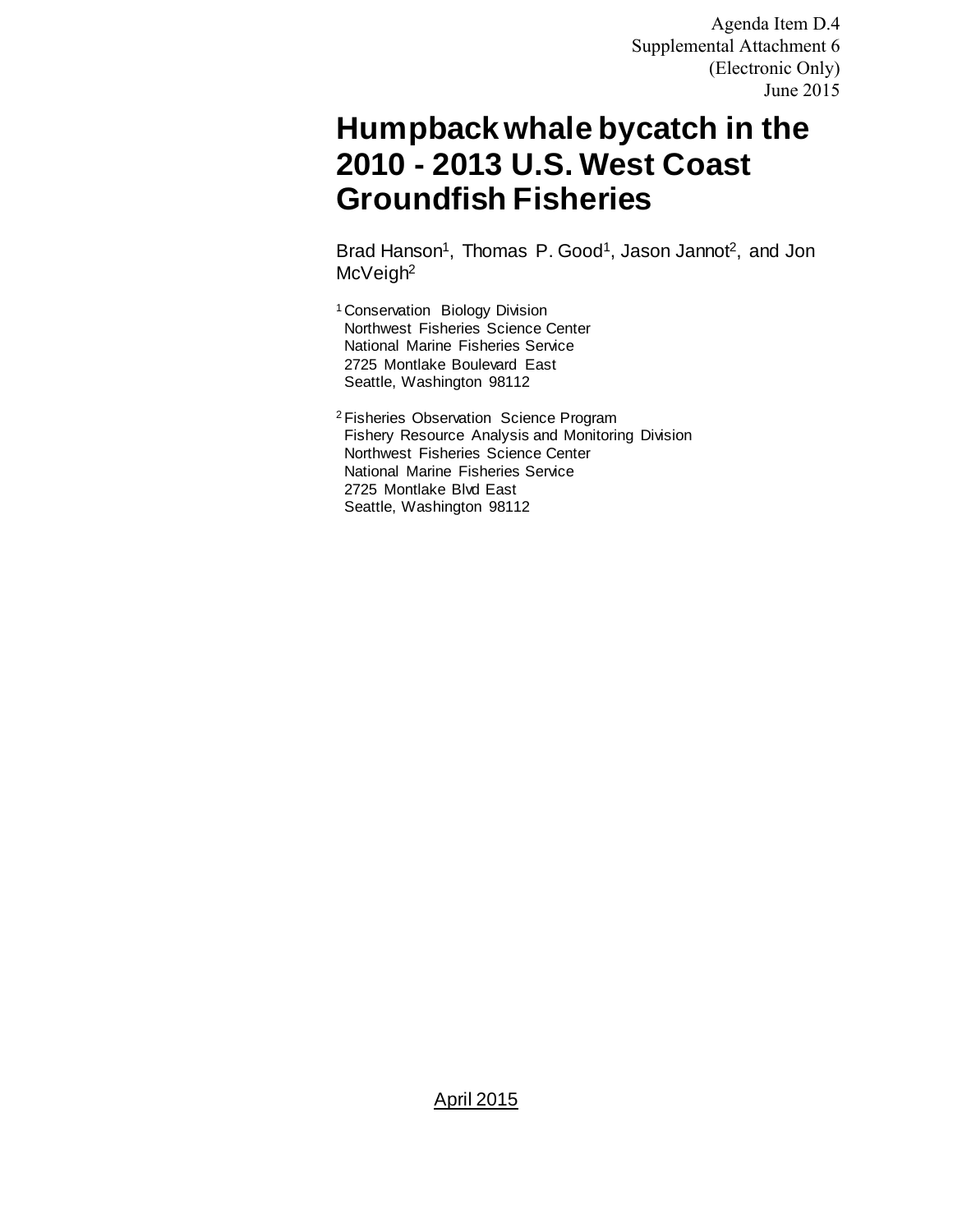| Additional information relevant to the BiOp/RPMs and Conservation Measures 13 |
|-------------------------------------------------------------------------------|
|                                                                               |
|                                                                               |
|                                                                               |
|                                                                               |

# **Contents**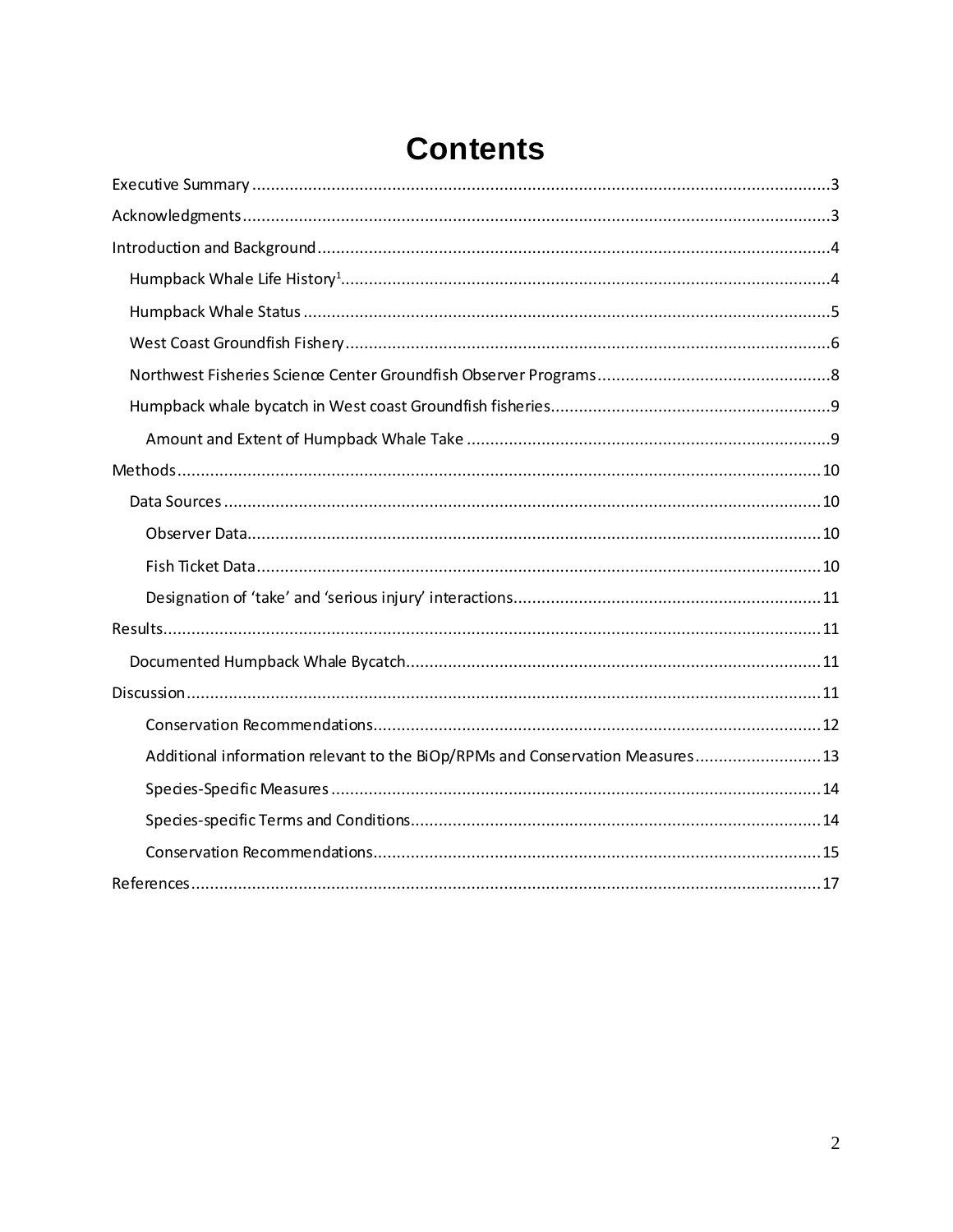# **Executive Summary**

<span id="page-2-0"></span>In accordance with the National Marine Fisheries Service (NMFS) Biological Opinion (BiOp) on Continuing Operation of the Pacific Coast Groundfish Fishery, this document provides a summary of observed bycatch of U.S. Endangered Species Act (ESA)-listed humpback whales (*Megaptera novaeangliae*) in all sectors of the west coast groundfish fishery from 2010–2013.

There were no documented takes of humpback whale from 2010-2013 in the Pacific Coast groundfish fisheries. There was an observed entanglement of a humpback whale in October 2014, which will be included in the next biennial report. Although there were no observed interactions between humpbacks and Pacific coast groundfish fisheries during 2010-2013, pot and trap fisheries generally represent the majority of documented fishery interactions with humpbacks along the U.S. west coast (Carretta et al. 2014b).

## **Acknowledgments**

<span id="page-2-1"></span>The authors gratefully acknowledge the hard work and dedication of observers from the West Coast Groundfish Observer Program and the At-Sea Hake Observer Program, as well as contributions from observer program staff. This document was a joint effort of the Marine Mammal Bycatch Reporting Team, which included at various times and in various roles, Jason Jannot (NWFSC, WCGOP), Vanessa Tuttle (NWFSC, ASHOP), Brad Hanson (NWFSC, CBD), Eric Ward (NWFSC, CBD), Jim Caretta (SWFSC, ), Karin Forney (SWFSC, ), Robyn Angliss (NMML), Teresa Mongillo (WCRO, PRD), and Strandings Network Coordinators: Kristin Wilkinson, Brent Norberg, Justin Viezbicke, and Justin Greenman).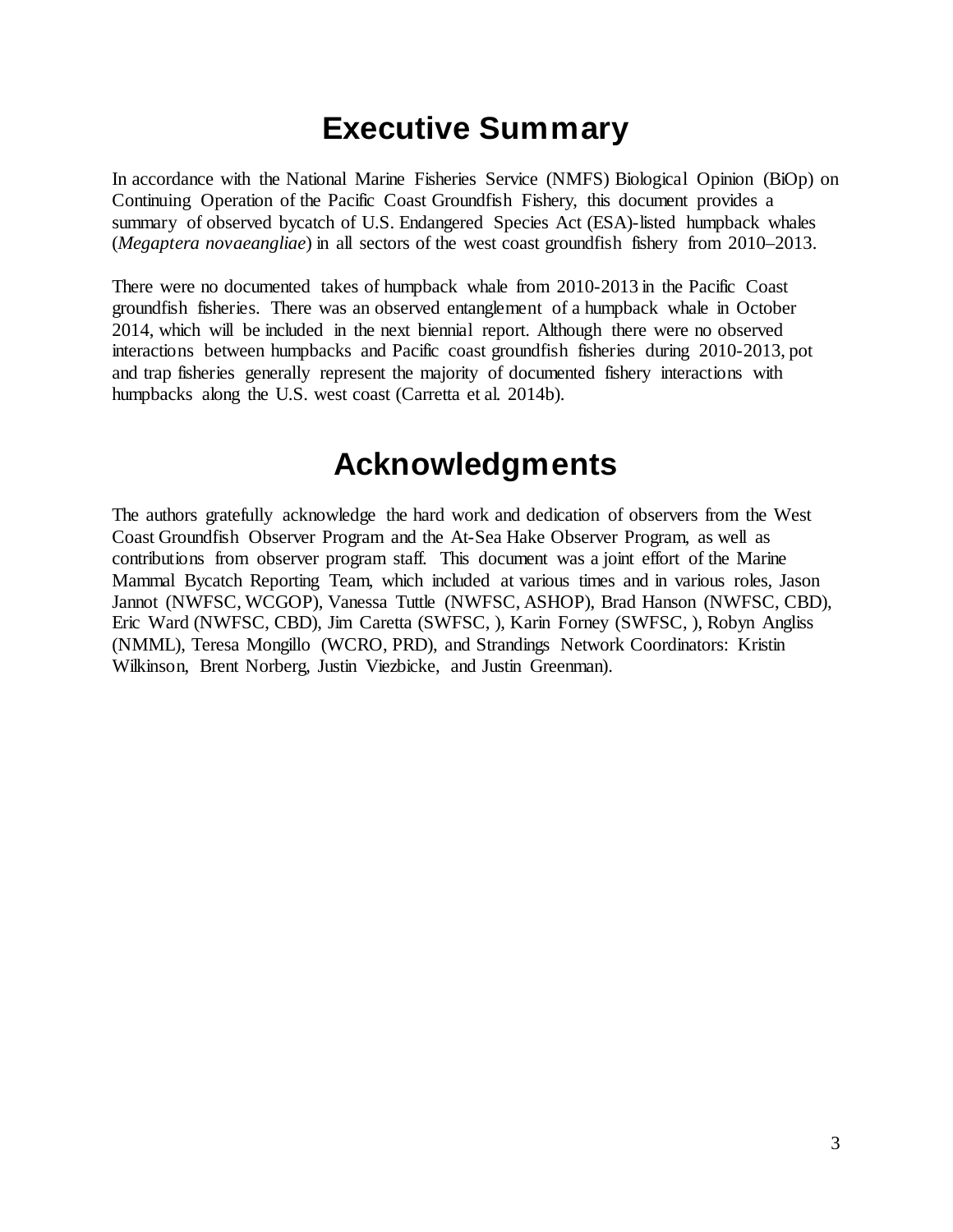# **Introduction and Background**

<span id="page-3-0"></span>In accordance with the National Marine Fisheries Service (NMFS) Biological Opinion (BiOp) Regarding the Effects of the Continued Operation of the Pacific Coast Groundfish Fishery (NMFS 2012a) as governed by Pacific Coast Groundfish Fishery Management Plan, this document provides a reporting of observed takes of U.S. Endangered Species Act-listed humpback whales (*Megaptera novaeangliae*) in U.S. west coast groundfish fishery sectors.

### **Humpback Whale Life History1**

<span id="page-3-1"></span>Humpback whales are a long-lived species, with late onset of sexual maturity (NMFS 1991). In the Pacific Ocean, females bear their first calves between 8 to 16 years of age, and the maximum life span is at least 50 years, with an average generation time of 21.5 years. Calving intervals are from 2 to 3 years following an 11-month gestation period. Humpback whales feed on krill and small schooling fish using solitary and group foraging strategies.

Humpback whales are found in all oceans of the world with a broad geographical range from tropical to temperate waters in the northern hemisphere and tropical to arctic waters in the southern hemisphere. All populations migrate seasonally between their winter calving and breeding grounds and summer feeding grounds. Humpback whales typically occur in the feeding grounds during the summer and fall months. For management under the MMPA, stocks of humpback whales are defined based on feeding areas, with the whales feeding off California, Oregon, and Washington currently considered one stock.

In the North Pacific, the primary breeding grounds are located in coastal areas of Central America, Mexico, Hawaii, the Philippines, the islands of Ogasaware and Okinawa, and an unidentified additional Western Pacific breeding ground (Calambokidis et al. 2008; Fleming and Jackson 2011). The breeding populations are genetically different (Baker et al. 1998; Baker and Steel 2010), and photo identification-based mark/recapture studies indicate a high, but not complete, degree of individual fidelity to one of the four general breeding areas (Mexico, Central America, Hawaii, Asia) (Calambokidis et al. 2008).

Feeding areas include coastal waters across the Pacific Rim from California to Japan. Humpback whales are commonly observed off the California, Oregon, and Washington coasts during the spring, summer, and fall months, and they have also been detected off California (Forney and Barlow 1998) and Washington (Olsen et al. 2009; NWFSC unpublished data) during the winter. The whales feeding off of California and Oregon are primarily from the Mexican breeding area, with smaller contributions from Central America. The whales feeding off of Washington and Southern British Columbia are also from the Mexican and Central American breeding areas, but also include a significant number of individuals from the Hawaiian breeding area (Calambokidis et al. 2008).

<sup>&</sup>lt;sup>1</sup> Adapted from NMFS 2012a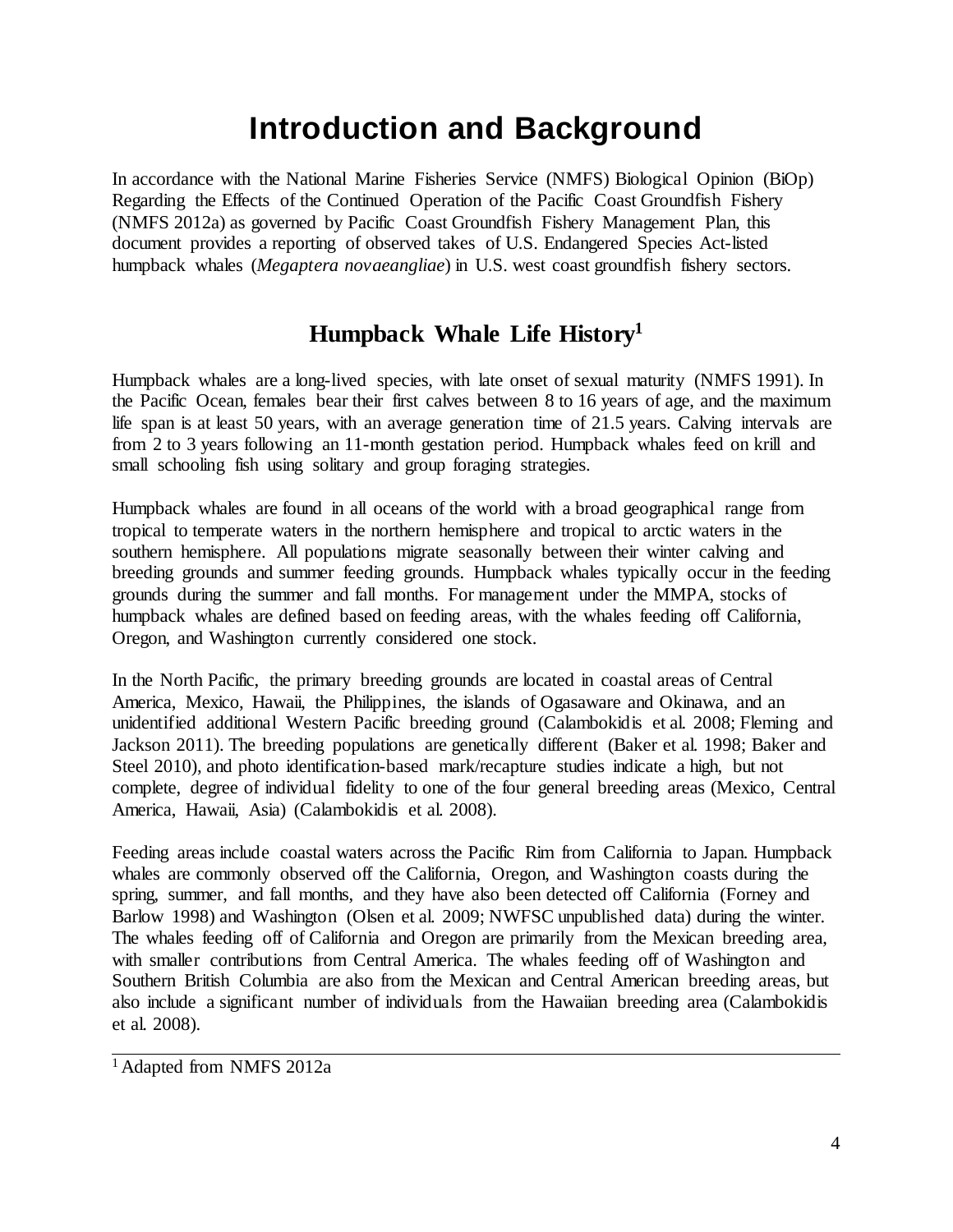There is relatively high site fidelity of individuals to broad feeding grounds (Calambokidis et al. 2008), but movements likely occur between feeding areas. The migratory routes used by humpbacks from their West Coast feeding areas to breeding areas are not well known. Based on photo-identification data, their movements in Oregon and California are probably primarily coastal as they move to Mexico and Central America. Limited information is available on the routes of whales tagged on their Mexican breeding ground, one whale's movements to the British Columbia feeding ground was near or westward of the continental slope (Lagerquist et al. 2008). This coastal migration pattern may be similar for the portion of the northern Washington animals that also breed in these areas, but a substantial proportion of the animals observed in this area winter in Hawaii, and these animals have a less coastal migration pattern.

West Coast humpback whales migrate from breeding grounds in Mexico and Hawaii to the West Coast of the U.S. and British Columbia to feed in the summer. Thus, while whales do occur throughout the shelf waters of the U.S. West Coast, they aggregate off central California, Oregon, and the northwest coast of Washington State. In California, the whales use the Monterey Bay and Gulf of the Farallons (Barlow et al. 2009; Benson 2002; Benson et al. 2002; Forney 2007; Kieckhefer 1992). Off the northwest coast of Washington, whales are primarily observed east of the Barkley Canyon, between the La Perouse Bank and Nitnat Canyon, and on the shelf edge near the Juan de Fuca Canyon (Calambokidis et al. 2004; Dalla Rosa 2010). In particular, the whales occur primarily on the periphery of the Juan de Fuca Eddy (Dalla Rosa 2010). In northern California and southern Oregon, humpback whale occurrence may be associated with the inside edge of the coastal upwelling front (Tynan et al. 2005).

#### **Humpback Whale Status**

<span id="page-4-0"></span>Humpback whales were listed as endangered under the ESA in 1970, and a Recovery Plan was finalized for this species in 1991 (NMFS 1991). Under the MMPA, humpback whales are classified as a strategic stock and considered depleted. On August 12, 2009, NMFS initiated an ESA status review of humpback whales (74 Fed. Reg. 40568). The status review (Bettridge et al. 2015) is currently undergoing a public comment period; following the status review, NMFS has proposed reclassifying the humpback whale into 14 distinct population segments under the Endangered Species Act as well as proposing that 10 of the 14 populations do not warrant listing (80 FR 22302, April, 2015). This following information is adapted from NMFS (2012) and summarizes information taken from a draft NWFSC risk assessment of Pacific Coast Groundfish Fisheries (PCGF) to threatened and endangered marine species (Ford et al. 2012), which includes review of the recovery plan (NMFS 1991), stock assessment reports (reports for each stock are available online at http://www.nmfs.noaa.gov/pr/sars/species.htm#largewhales), the draft status review (Fleming and Jackson 2011), as well as data that became available more recently.

The most recent population estimate of humpback whales in the North Pacific Ocean is 21,808 (CV=0.04) (2004-2006 estimate) (Barlow et al. 2011). This is higher than the estimated preexploitation abundance of  $\sim$ 15,000, but uncertainty about the latter estimate (Rice 1978) exists. Estimates of the breeding population are approximately 10,000 whales (Hawaii), 6,000 to 7,000 whales (Mexico, including Baja and the Revillagigedos Islands), 500 whales (Central America), and 1,000 whales (Western Pacific) (Calambokidis et al. 2008). For management under the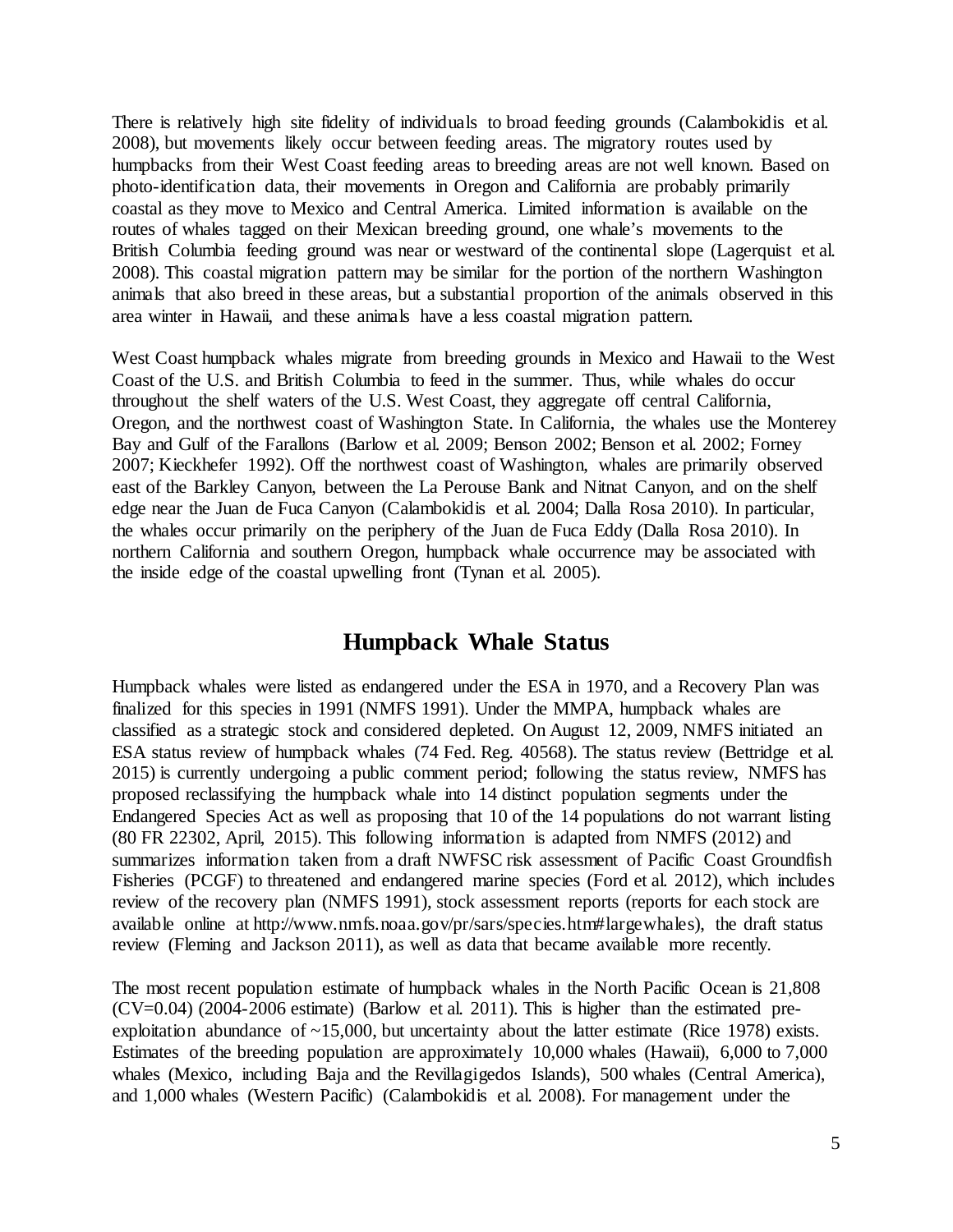MMPA, the whales feeding off of California, Oregon, and Washington are currently considered one stock, which includes a California and Oregon feeding group and a Washington and southern British Columbia feeding group (Carretta et al. 2014a). The combined abundance estimate of these two feeding groups was 1,981 whales ( $CV \approx 0.03$ ) (Carretta et al. 2014a), with a minimum population estimate of 1,876 whales (lower 20th percentile of the combined mark-recapture estimate for both feeding groups) (Calambokidis et al. 2014). The potential biological removal (PBR) for this stock is 11 whales per year in U.S. waters (Caretta et al. 2014a).

The maximum expected rate of annual increase for the species as a whole ranges from an estimated 7.3 to 8.6 percent (Zerbini et al. 2010), with a maximum plausible rate (upper 99 percent confidence interval of the expected maximum) of 11.8 percent annually. North Pacific populations as a whole grew by an estimated 6.8 percent annually over the period from 1966 to 2006 (based on an estimated post-exploitation abundance of 1,400 in 1966) (Calambokidis et al. 2008). The Hawaiian breeding population grew by an estimated 5.5 to 6.0 percent annually over the period from 1991–1993 to 2006. The annual growth rate for the California-Oregon-Washington stock is estimated at 7.5 percent (Carretta et al. 2012). Most Southern Hemisphere populations have been increasing at 7 to 9 percent/year since the early- to mid-1990s (Fleming and Jackson 2011). The Gulf of Maine feeding population has been estimated to be increasing at a lower rate of ~3 percent annually from 1979 to 1993 (Stevick et al. 2003).

Humpback whales face a variety of threats, depending on the region in which they occur. Threats listed in the Recovery Plan include entrapment and entanglement in fishing gear, collisions with ships, acoustic disturbance, habitat degradation, and competition for resources with humans (NMFS 1991). Climate change and ocean acidification are also global threats to marine ecosystems that could indirectly affect humpback whales via trophic dynamics and available prey. Globally, entrapment and entanglement in fishing gear and collisions with ships represent most of the reported and observed serious injuries and mortalities for the species (review in Carretta et al. 2014b). Entanglement data are available for most stocks of humpback whales worldwide. These entanglements result from humpback whale interactions with a variety of fisheries and gear types and generally result in some level of serious injury and mortality. The absolute number of humpback whale entanglements is likely under-represented by these data, in part because observer programs and stranding networks do not exist in many parts of the world. For the CA/OR/WA stock, there may be unreported entanglements in fishing gear off Mexico, which could occur while these humpback whales are in their breeding grounds.

#### **West Coast Groundfish Fishery**

<span id="page-5-0"></span>The west coast groundfish fishery (WCGF) is a multi-species fishery that utilizes a variety of gear types. The fishery harvests species designated in the Pacific Coast Groundfish Fishery Management Plan (PFMC 2011) and is managed by the Pacific Fishery Management Council (PFMC). Over 90 species are listed in the groundfish FMP, including a variety of rockfish, flatfish, roundfish, skates, and sharks. These species are found in both federal  $(> 5.6 \text{ km of}$ shore) and state waters (0-5.6 km). Groundfish are both targeted and caught incidentally by trawl nets, hook-&-line gear, and fish pots.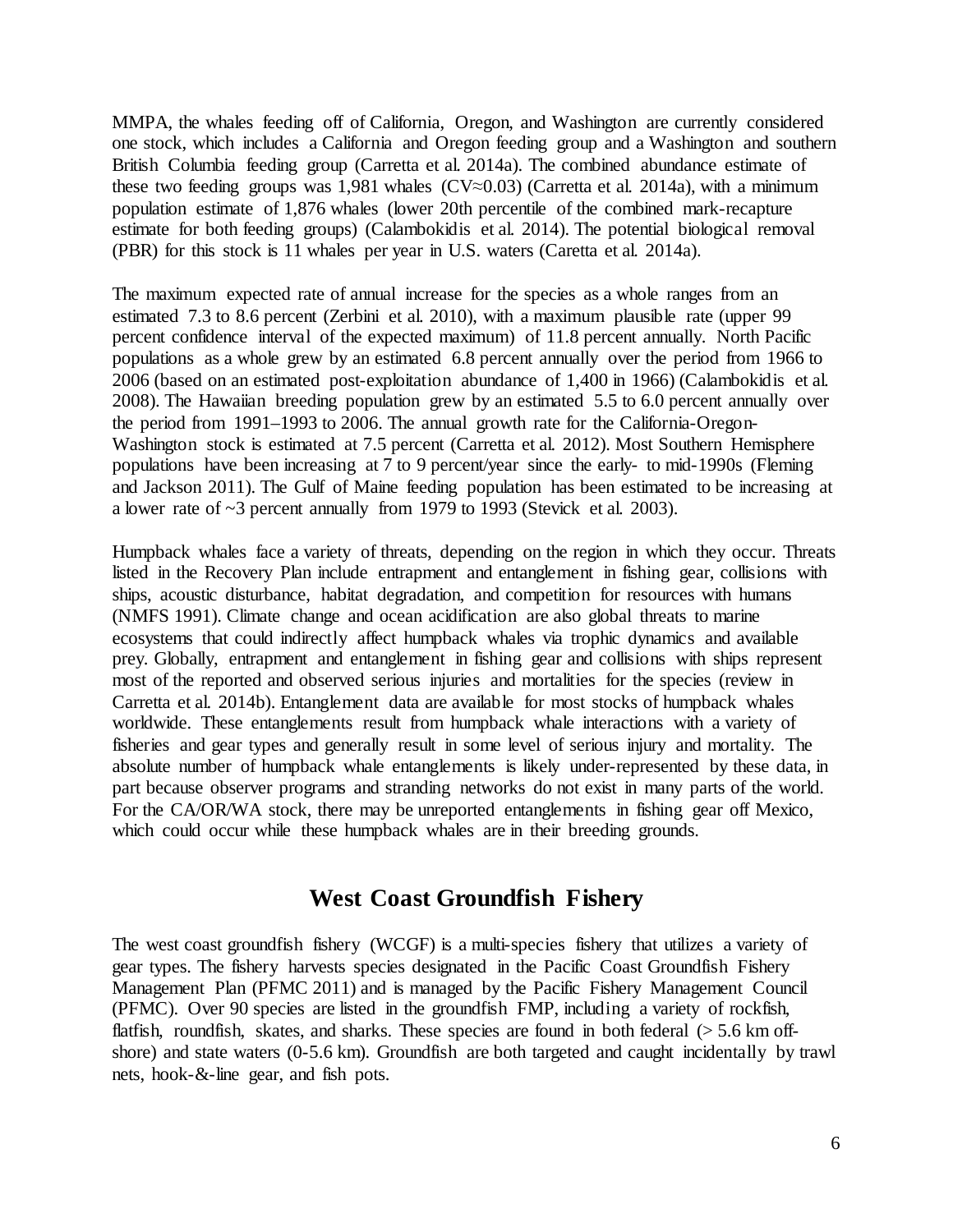Under the FMP, the groundfish fishery consists of four management components:

The Limited Entry (LE) component encompasses all commercial fishers who hold a federal limited entry permit. The total number of limited entry permits available is restricted. Vessels with an LE permit are allocated a larger portion of the total allowable catch for commercially desirable species than vessels without an LE permit.

The Open Access (OA) component encompasses commercial fishers who do not hold a federal LE permit. Some states require fishers to carry a state-issued OA permit for certain OA sectors.

The Recreational component includes recreational anglers who target or incidentally catch groundfish species. Recreational fisheries are not covered by this report.

The Tribal component includes native tribal commercial fishers in Washington State that have treaty rights to fish groundfish. Tribal fisheries are not included in this report, with the exception of the observed tribal at-sea Pacific hake (*Merluccius productus*) (also known as whiting) sector.

These four components are further subdivided into sectors based on gear type, target species, permits and other regulatory factors. This report includes data from the following sectors:

Limited Entry (LE) sectors

Beginning in 2011, an Individual Fishing Quota (IFQ) program for the LE bottom trawl fleet and the at-sea Pacific hake fleet was implemented, under the West Coast Groundfish Trawl Catch Share Program.

- IFQ fishery (formerly LE bottom trawl and at-sea Pacific hake, 2002-2010): This sector is subdivided into the following components due to differences in gear type and target strategy:
	- o Bottom trawl: Bottom trawl nets are used to catch a variety of non-hake groundfish species. Catch is delivered to shore-based processors.
	- o Midwater non-hake trawl: Midwater trawl nets are used to target midwater non-hake species. Catch is delivered to shore-based processors.
	- oPot: Pot gear is used to target groundfish species, primarily sablefish (*Anoplopoma fimbria*). Catch is delivered to shore-based processors.
	- o Hook-and-line: Longlines are primarily used to target groundfish species, mainly sablefish. Catch is delivered to shore-based processors.
	- o LE California halibut (*Paralichthys californicus*) trawl: Bottom trawl nets are used to target California halibut by fishers holding both a state California halibut permit and an LE federal trawl groundfish permit. Catch is delivered to shore-based processors.
	- o Shoreside Pacific hake trawl: Midwater trawl nets are used to catch Pacific hake. Catch is delivered to shore-based processors.
	- o At-sea motherships and catcher-processors: Midwater trawl nets are used to catch Pacific hake. Catcher vessels deliver unsorted catch to a mothership. The catch is sorted and processed aboard the mothership. Catcher-processors catch and process at-sea. This component also includes the at-sea processing component of the tribal sector. The tribal sector must operate within defined boundaries in waters off northwest Washington.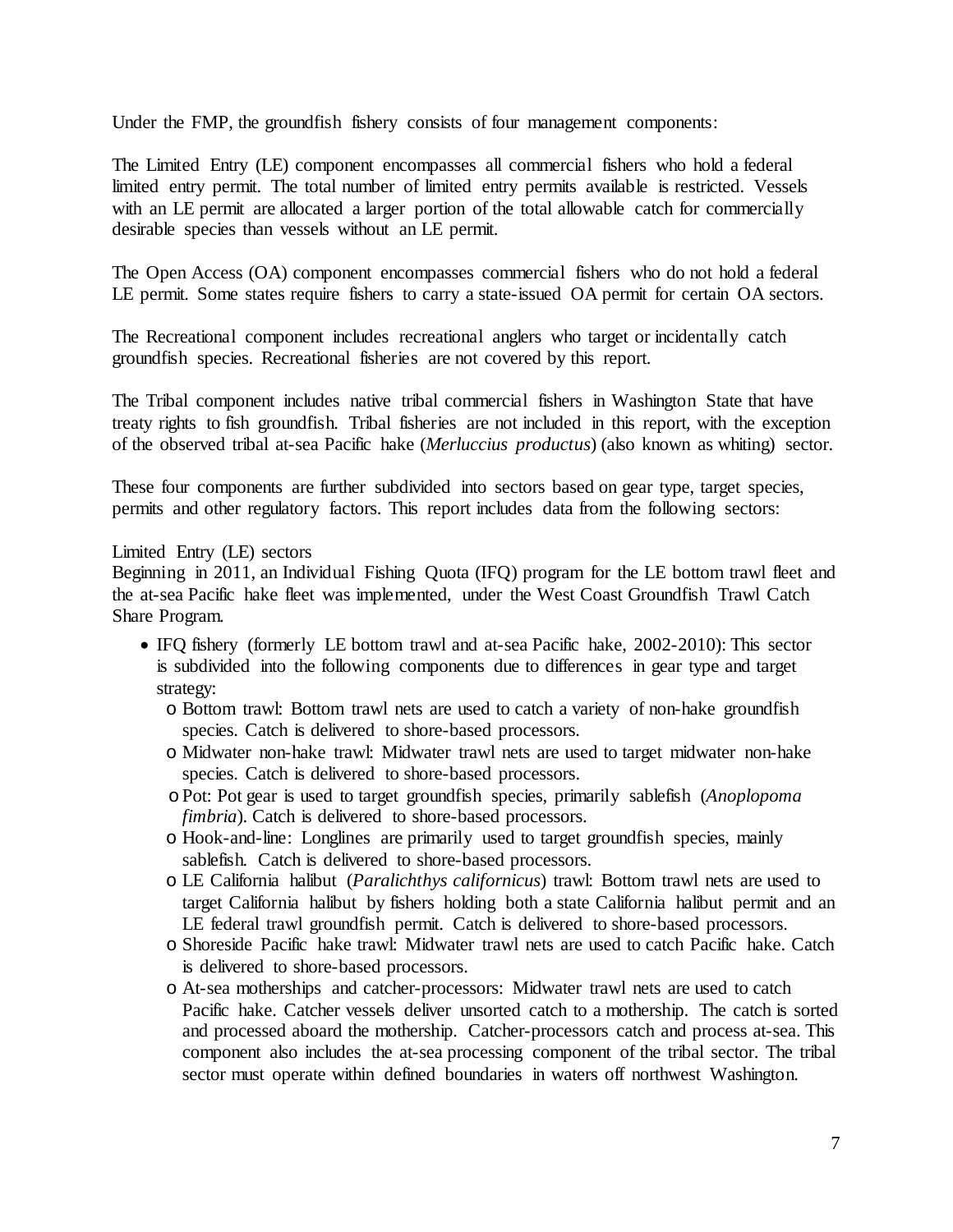Tribal catch can be delivered to a contracted mothership by catcher vessels for processing or be caught and processed by a contracted catcher-processor.

- LE fixed gear (non-nearshore): This sector is subdivided into two components due to differences in permitting and management:
	- o LE sablefish endorsed season: Longlines and pots are used to target sablefish. Catch is generally delivered to shore-based processors.
	- o LE sablefish non-endorsed: Longlines and pots are used to target groundfish, primarily sablefish and thornyheads. Catch is delivered to shore-based processors or sold live at the dock.

Open Access (OA) Federal sectors

• OA fixed gear (non-nearshore): Fixed gear, including longlines, pots, fishing poles, stick gear, etc. is used to target non-nearshore groundfish. Catch is delivered to shore-based processors.

Open Access (OA) state sectors

- OA ocean shrimp (*Pandalus jordani*) trawl: Trawl nets are used to target ocean shrimp. Catch is delivered to shore-based processors.
- OA California halibut trawl: Trawl nets are used to target California halibut by fishers holding a state California halibut permit. Catch is delivered to shore-based processors.
- Nearshore fixed gear: A variety of gear, including longlines, pots, fishing poles, stick gear, etc. are used to target nearshore rockfish and other nearshore species managed by state permits in Oregon and California. Catch is delivered to shore-based processors or sold live.

### <span id="page-7-0"></span>**Northwest Fisheries Science Center Groundfish Observer Programs**

The NWFSC Groundfish Observer Program observes commercial sectors that target or take groundfish as bycatch. The observer program has two units: the West Coast Groundfish Observer Program (WCGOP) and the At-Sea Hake Observer Program (A-SHOP). The WCGOP Program was established in May 2001 by NOAA Fisheries (a.k.a., National Marine Fishery Service, NMFS) in accordance with the Pacific Coast Groundfish Fishery Management Plan (50 CFR Part 660) (50 FR 20609). This regulation requires all vessels that catch groundfish in the US EEZ from 3-200 miles offshore carry an observer when notified to do so by NMFS or its designated agent. Subsequent state rule-making has extended NMFS's ability to require vessels fishing in the 0-3 mile state territorial zone to carry observers.

The NWFSC Groundfish Observer Program's goal is to improve estimates of total catch and discard by observing commercial sectors of groundfish fisheries along the U.S. west coast that target or take groundfish as bycatch. The observer program has two units: the West Coast Groundfish Observer Program (WCGOP) and the At-Sea Hake Observer Program (A-SHOP). The WCGOP Program was established in May 2001 by NMFS in accordance with the Pacific Coast Groundfish Fishery Management Plan (50 CFR Part 660) (50 FR 20609). This regulation requires all vessels that catch groundfish in the U.S. Exclusive Economic Zone (EEZ) from 3- 200 miles offshore to carry an observer when notified to do so by NMFS or its designated agent. Subsequent state rule-making has extended NMFS's ability to require vessels fishing in the 0-3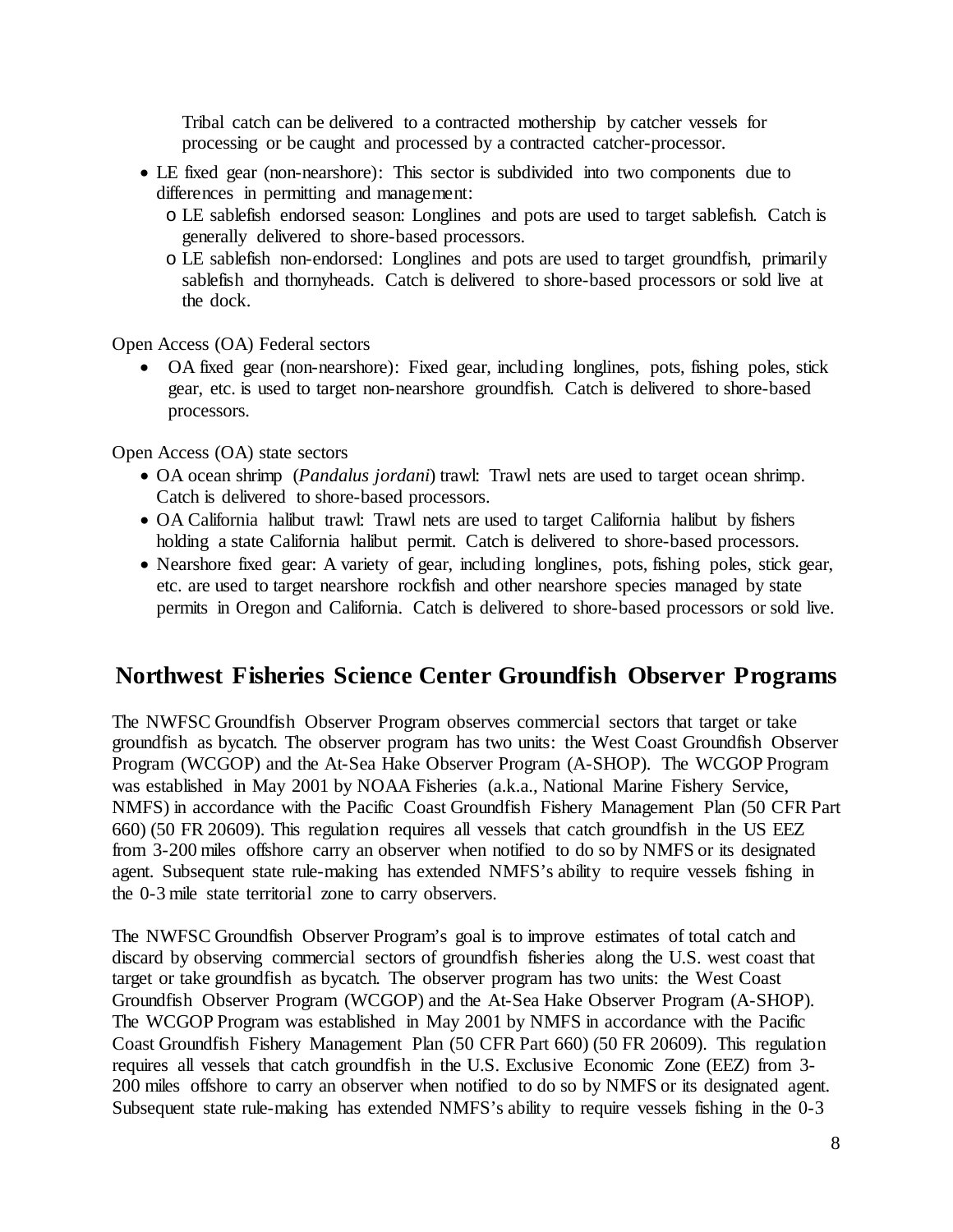mile state territorial zone to carry observers.

The WCGOP and A-SHOP observe distinct sectors of the groundfish fishery. The WCGOP observes the following sectors: IFQ shore-based delivery of groundfish and Pacific hake, LE and OA fixed gear, and state-permitted nearshore fixed gear sectors. The WCGOP also observes several state-managed fisheries that incidentally catch groundfish, including the California halibut trawl and ocean shrimp trawl fisheries. The A-SHOP observes the IFQ fishery that delivers Pacific hake at-sea including: catcher-processor, mothership, and tribal vessels. Details on how fisheries observers operate in both the IFQ (Catch Share) and Non-IFQ (Non-Catch Share) sectors can be found at:

<span id="page-8-0"></span>[http://www.nwfsc.noaa.gov/research/divisions/fram/observation/index.cfm.](http://www.nwfsc.noaa.gov/research/divisions/fram/observation/index.cfm)

### **Humpback whale bycatch in West coast Groundfish fisheries**

The primary objective of this report is to provide estimates of bycatch of the ESA-listed humpback whale in observed U.S. West Coast federally permitted groundfish fisheries from 2010–2013. Previous reports on marine mammal bycatch in West Coast groundfish fisheries (Jannot et al. 2011) as well as reports on the NWFSC Protected Species Reports webpage [http://www.nwfsc.noaa.gov/research/divisions/fram/observation/data\\_products/protected\\_species](http://www.nwfsc.noaa.gov/research/divisions/fram/observation/data_products/protected_species.cfm) [.cfm\)](http://www.nwfsc.noaa.gov/research/divisions/fram/observation/data_products/protected_species.cfm) have provided data on estimated bycatch of marine mammals in U.S. west coast commercial fisheries, which were derived from the Observer Program data.

#### **Amount and Extent of Humpback Whale Take**

<span id="page-8-1"></span>The Biological Opinion (BiOp) Regarding the Effects of the Continued Operation of the Pacific Coast Groundfish Fishery (PCGF) (NMFS 2012a) stated that:

We anticipate that take of humpback whales will occur as a result of the proposed continued operation of the PCGF. Incidental take of humpback whales occurs as a result of entanglement with fishing gear, as a consequence of fishing activity. This take is expected to occur in the sablefish pot/trap fishery. In the effects section, we estimated an average of 1 humpback whale per year entangled by proposed fishing, with a maximum of 3 humpback whales entangled in a single year. Therefore, the incidental take limit for humpback whales is a 5-year average of 1 humpback whale injury or mortality per year, and up to 3 humpback whale injuries or mortalities in any single year. Available data on takes will be reviewed periodically by a Pacific Coast Groundfish and Endangered Species Workgroup as described under Reasonable and Prudent Measures and Terms and Conditions below. In addition to these take limits, we will evaluate total human-caused serious injury and mortality of humpback whales annually, and if PBR is exceeded, we will determine whether the MMPA  $101(a)(5)(E)$  permit and humpback whale ITS are still valid. Consistent with the analysis in this biological opinion, a portion of unidentified whale and gear entanglements would be counted against these take limits and for this PBR evaluation in addition to known humpback whale entanglements in gear of the proposed fishery (pro-rating criteria and methods described in Section 2.3.3 or as adjusted by the Workgroup). Data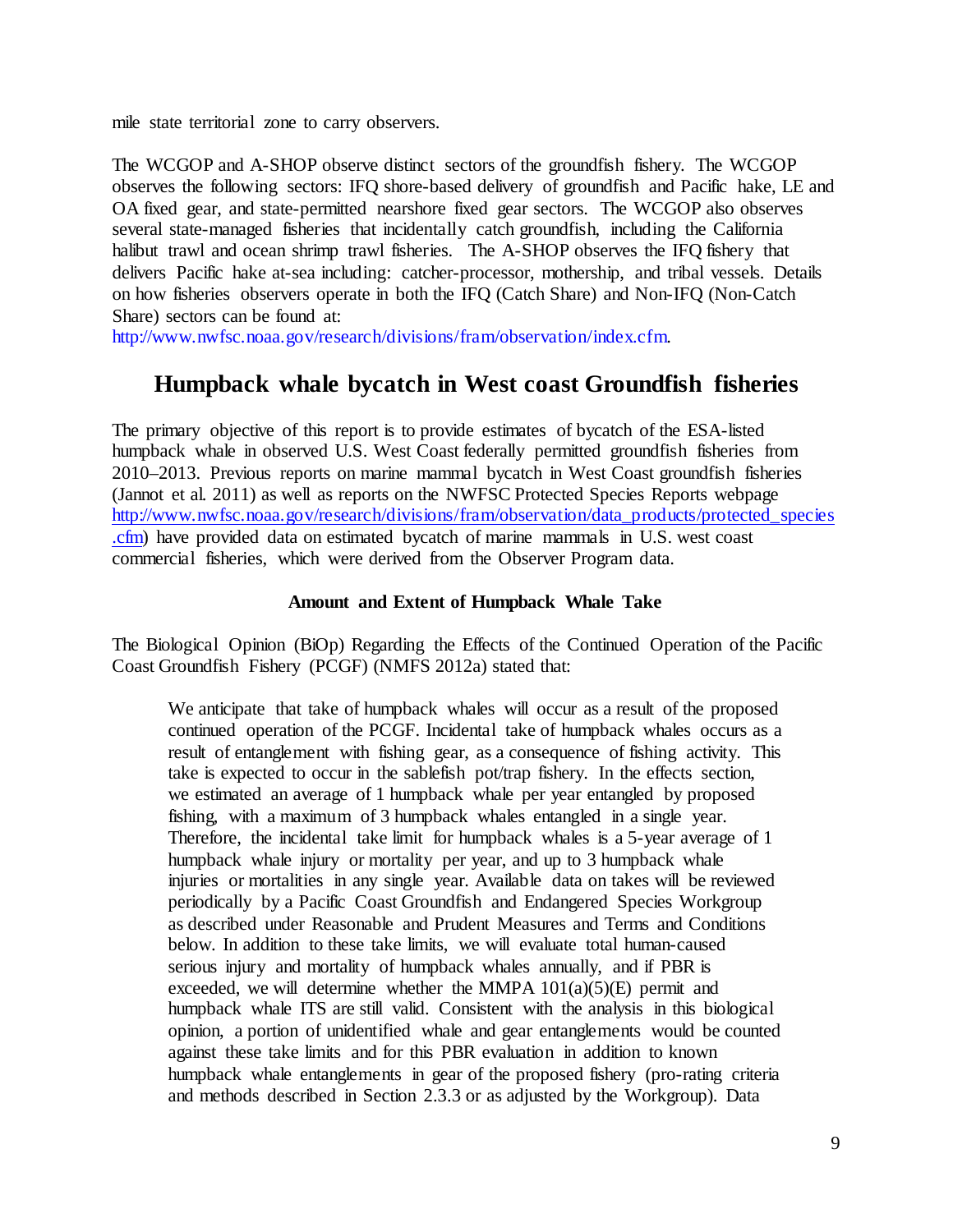used to pro-rate unidentified whale and gear entanglements will be updated each year. These criteria and methods are conservative in light of uncertainty about proposed fishery impacts on humpback whales, because of the opportunistic nature of entanglement observation and reporting, potential for unobserved injury or mortality because of entanglements, and difficulty identifying entangled whales to species and entangling gear to specific fisheries.

<span id="page-9-0"></span>This first biennial report represents the fulfillment of the take estimate requirement and associated reporting requirements.

## **Methods**

### **Data Sources**

<span id="page-9-1"></span>Data sources for this analysis include onboard observer data from the WCGOP and A-SHOP and landing receipt data, referred to as fish tickets, and obtained from the Pacific Fisheries Information Network (PacFIN). In the event of observed takes, the following procedures and analyses would occur.

#### **Observer Data**

<span id="page-9-2"></span>A list of fisheries, coverage priorities and data collection methods employed by WCGOP in each observed fishery can be found in the Catch Shares (IFQ) and Non-Catch Shares (Non-IFQ) WCGOP manuals (NWFSC 2015a, b). A-SHOP information and documentation on data collection methods can be found in the A-SHOP observer manual (NWFSC 2014).

The sampling protocol employed by the WCGOP is primarily focused on the discarded portion of catch. To ensure that the recorded weights for the retained portion of the observed catch are accurate, haul-level retained catch weights recorded by observers are adjusted based on trip-level fish ticket records. This process is described in detail on the WCGOP Data Processing webpage [\(http://www.nwfsc.noaa.gov/research/divisions/fram/observation/data\\_processing.cfm\).](http://www.nwfsc.noaa.gov/research/divisions/fram/observation/data_processing.cfm) Data processing was applied prior to the analyses presented in this report. For a complete list of groundfish species defined in the Pacific Coast Groundfish Fishery Management Plan see PFMC (2011).

#### **Fish Ticket Data**

<span id="page-9-3"></span>For bycatch estimation, the landed amount of a particular fish species or species group is used as the effort metric. Thus, the retained landing information from sales receipts (known as fish tickets) is crucial for fleet-wide total bycatch estimation for all sectors of the commercial groundfish fishery on the U.S. west coast. Fish ticket landing receipts are completed by fishbuyers in each port for each delivery of fish by a vessel. Fish tickets are trip-aggregated sales receipts for market categories that may represent single or multiple species. Fish tickets are issued to fish-buyers by a state agency and must be returned to the issuing agency for processing.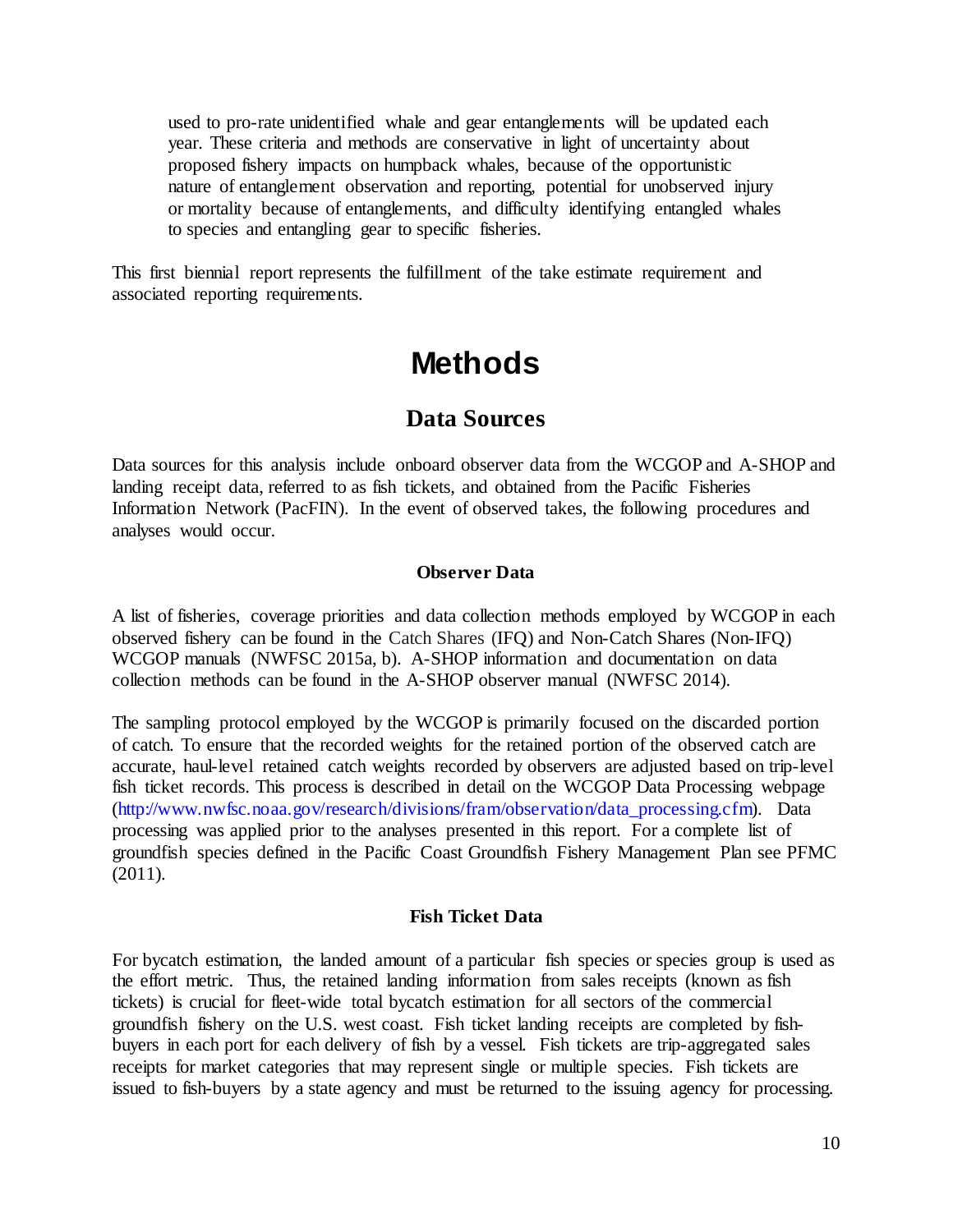Fish tickets are designed by the individual states (Washington, Oregon, and California) with slightly different formats by state. In addition, each state conducts species-composition sampling at the ports for numerous market categories that are reported on fish tickets. Fish ticket and species-composition data are submitted by state agencies to the PacFIN regional database. Annual fish ticket landings data for 2010-2013, with state species composition sampling applied, were retrieved from the PacFIN database in 2014 and subsequently divided into various sectors of the groundfish fishery. Observer and fish ticket data processing steps are described in detail on the WCGOP website under Data Processing Appendix

(http://www.nwfsc.noaa.gov/research/divisions/fram/observer/data\_processing.cfm/). All data processing steps specific to this report are described in the bycatch estimation methods section below.

#### **Designation of 'take' and 'serious injury' interactions**

<span id="page-10-1"></span><span id="page-10-0"></span>NMFS has established guidelines for distinguishing serious from non-serious injury of marine mammals pursuant to the Marine Mammal Protection Act through a policy directive (NMFS 2012b).

## **Results**

### **Documented Humpback Whale Bycatch**

<span id="page-10-2"></span>There were no documented takes of humpback whale from 2010-2013 in the Pacific Coast groundfish fisheries. Despite no observed interactions between humpbacks and Pacific coast groundfish fisheries during this time, pot and trap fisheries generally represent the majority of documented fishery interactions with humpbacks along the U.S. west coast (Carretta et al. 2014b).

## **Discussion**

<span id="page-10-3"></span>Although there were no takes of humpback whales from 2010-2013, there was an observed entanglement of a humpback whale in October 2014:

On Oct. 11, 2014 while working aboard a Limited Entry Sablefish Pot vessel fishing off the WA/OR border an observer witnessed a deceased adult Humpback whale brought up with the gear. During this set the vessel was fishing a string of approximately 35 sablefish pots using weighted line between the traps. The vessel had recovered 27 traps when the line became taught, and the Captain was the first to see the whale as it was brought up next to the vessel. Observer notes describe seeing the top of the head of an adult Humpback whale next to the boat  $\sim$  6ft below the surface of the water (it was night and raining), and it appeared to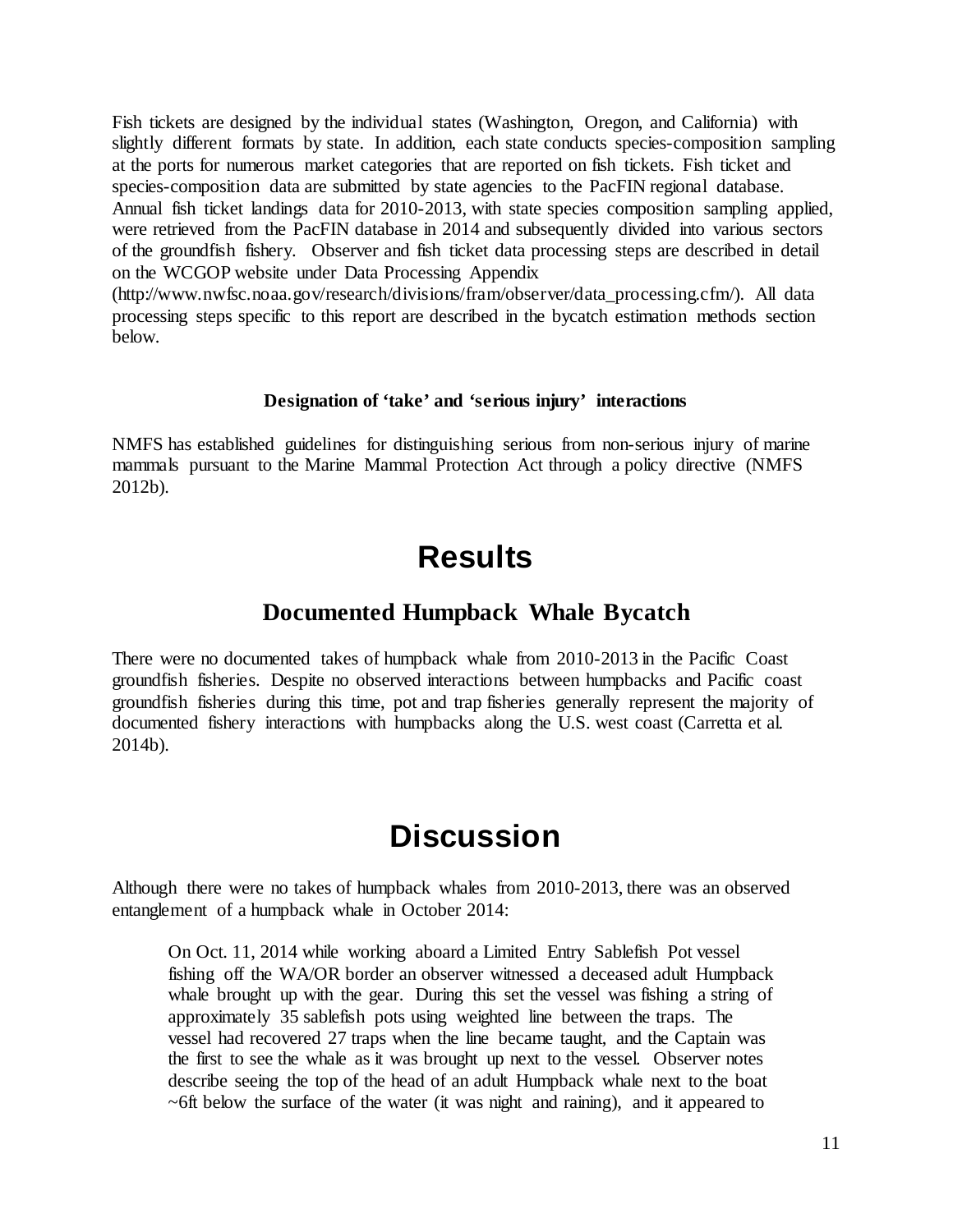have become entangled in a portion of the ground line between pots. There was no movement and no sign of life, "definitely drowned". This was the best sighting the observer was able to get as the vessel let the whale back down into the water so it wouldn't collide with the vessel and cause damage. No photos were able to be taken of the encounter and the Captain supports the observer's id as an adult Humpback whale. The ground line was cut to free the vessel from the entanglement and fishing resumed over the next 2 days on the 13 other sets before returning to the other end of the set that had the entangled whale to retrieve the remaining pots in the string. Three more pots were retrieved ending with the cut end of the string, the whale had fallen loose over the past couple days. The ground line was wrapped and knotted upon itself and 5 pots in the set were lost.

A side note: The interaction prompted one of the deckhands on this vessel to recount a similar encounter to the observer that occurred while he was working on another Limited Entry Sablefish vessel two month prior to this incident. The vessel was also fishing long strings of Sablefish pots, but they were near the OR/CA border, when a Humpback whale had become entangled in the buoy line. The line had wrapped around the whale's tail and aft caudal peduncle in a "figure eight". The vessel pulled the whale close to the rail and attempted to cut the line with a knife fixed to a flag pole. This didn't work and they pulled it closer so that the tail was "at rail height or above". The whale appeared to be too tired to fight or thrash so the crew was able to cut the line with knives in hand, setting it free. It followed them for 2-3 miles after being freed from the entanglement.

#### **Conservation Recommendations**

<span id="page-11-0"></span>Section  $7(a)(1)$  of the ESA directs Federal agencies to use their authorities to further the purposes of the ESA by carrying out conservation programs for the benefit of the threatened and endangered species. Specifically, conservation recommendations are suggestions regarding discretionary measures to minimize or avoid adverse effects of a proposed action on listed species or critical habitat or regarding the development of information (50 CFR 402.02). The following conservation recommendations for humpback whales described in the BiOp provide general guidance for unique, visual marking of sablefish pot/trap gear as identifiable to a specific fishery, as well as guidance to report, track, and retrieve pot/trap gear that becomes lost, and guidance to minimize the loss of pot/trap gear. Implementing these recommendations would improve our knowledge of incidental take of humpback whales in the PCGF and minimize that take. Washington and Oregon commercial Dungeness crab fisheries are example models where regulations for unique, visual marking of gear and programs to report, track, and retrieve lost gear are established. Citations regarding these regulations and programs are provided below. These measures shall be further discussed and developed by the PCGW, who may recommend adoption as conservation measures.

1) NMFS and the PCGW should work with the PFMC to require or recommend visual marking that can be used to uniquely identify sablefish pot/trap gear (e.g., OAR 635- 005-0480 and WAC 220-52-040 for Dungeness Crab Buoy Tag and Gear Marking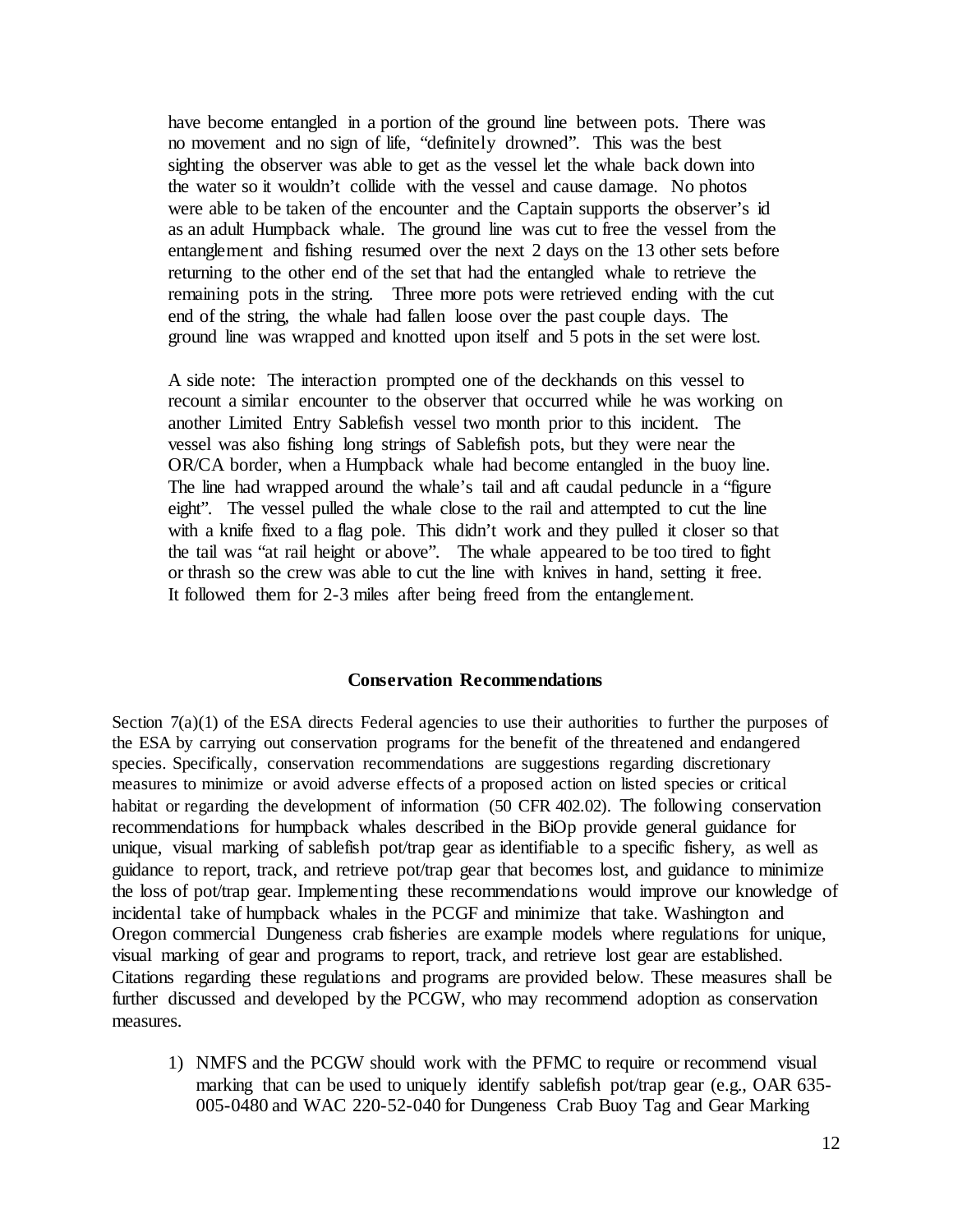Requirements). Visual marking can help identify gear entangled on a whale to a specific fishery, while absence of visual markings can also help rule out a fishery that uses unique, visual markers.

- 2) NMFS and the PCGW should work with the PFMC to create electronic monitoring and logbook reporting requirements for the sablefish pot/trap fishery that require or recommend fishers to document effort and lost gear (see Appendix C for example logbook regulations, instructions, and entry forms that include lost gear reporting).
- 3) NMFS and the PCGW should work with the PFMC to develop a database to track sablefish pot/trap fishing effort, locations, and lost fixed-gear (see Appendix D for an example database).
- 4) NMFS and the PCGW should work with the PFMC to summarize data on lost gear from the sablefish pot/trap fishery to evaluate the magnitude of gear loss and factors that may influence loss (specific areas, times of year, etc.). Also, summarize fixedgear fishing effort and locations to support overlap analysis with humpback whale (or other large whale) migrations or aggregation. Data summary should follow the reporting cycle developed for the PCGW above.
- 5) NMFS and the PCGW should work with the PFMC to promote retrieval of lost gear (see Appendix E and Appendix F for information about example programs for gear recovery).
- 6) NMFS and the PCGW should work with the PFMC to assess available technology to minimize loss of sablefish pot/trap gear (i.e., Gearfinder technology) and promote use of appropriate technology.
- 7) NMFS and the PCGW should work with the PFMC to investigate the practice of storing sablefish pot/trap gear in the ocean to evaluate the potential for conservation issues and any need for additional regulation.

#### **Additional information relevant to the BiOp/RPMs and Conservation Measures**

<span id="page-12-0"></span>In the incidental take statement in the BiOp, we included reasonable and prudent measures for management planning and take reporting that is applicable to all species considered in the BiOp. "Reasonable and prudent measures" are nondiscretionary measures to minimize the amount or extent of incidental take (50 CFR 402.02). "Terms and conditions" implement the reasonable and prudent measures (50 CFR 402.14). These must be carried out for the exemption in section 7(o)(2) to apply. Here we provide the reasonable and prudent measures, including species specific measures described in the BiOp, followed by additional information on the status of each measure. Included were measures to minimize the amount or extent of incidental take associated with NMFS observer program sampling and handling of protected species where these effects are not otherwise authorized or exempted.

(1) NMFS shall develop a Pacific Coast Groundfish and Endangered Species Workgroup

*NMFS has identified membership for a Pacific Coast Groundfish and Endangered Species Workgroup (PCGW), invited PFMC and other entities to provide points of contact, and helped develop terms of reference for the workgroup. The Pacific Coast*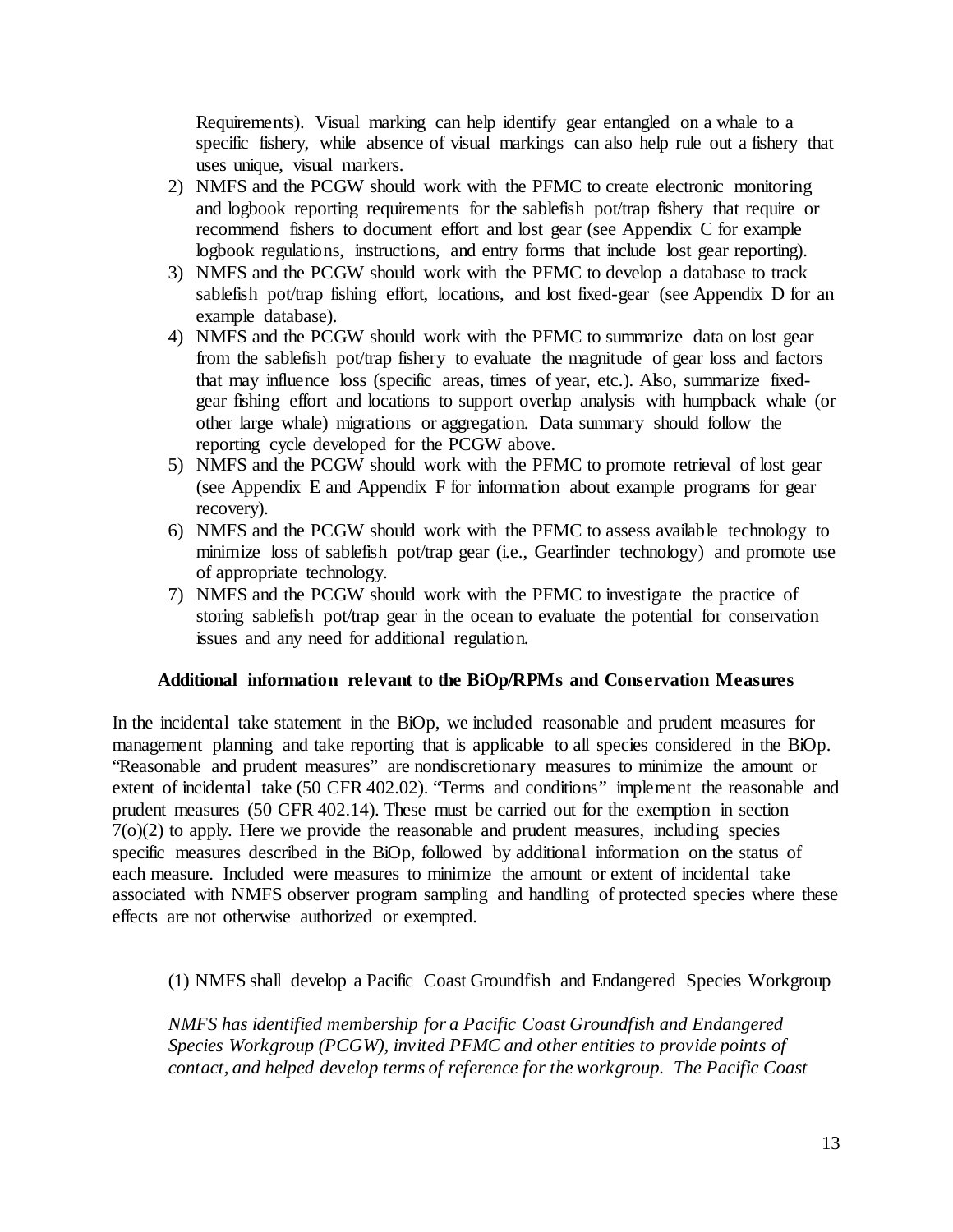*Groundfish and Endangered Species Workgroup will convene in May 2015 to consider new information.*

(2) NMFS shall characterize changes in fishing effort.

*A report has been compiled summarizing fishing effort in the U. S. Pacific Coast Groundfish Fisheries (2002-2013) by NOAA Fisheries' West Coast Groundfish Observer Program (Somers et al. 2015).*

(3) NMFS shall update reporting of take considered in this opinion.

(4) NMFS shall update the NWFSC risk assessment, as needed.

*If necessary, NMFS will update the BA's risk assessment for humpback whale.*

#### **Species-Specific Measures**

<span id="page-13-0"></span>NMFS included the following reasonable and prudent measure to improve our knowledge of incidental take of humpback whales in the PCGF.

(1) NMFS shall provide all west coast observers with the Fixed Gear Guide (http://swr.nmfs.noaa.gov/psd/Fixed%20Gear%20Guide-FINAL\_12.14.11.pdf) and the entangled whale hotline (877-SOS-WHALe) during observer training. The guide will help observers that may opportunistically sight an entangled whale identify the entangling gear to a specific fishery. The hotline provides a resource for reporting and response.

*All observers are trained to identify Humpback Whales and are deployed with a marine mammal identification guide. Observers are also provided with the Fixed Gear Guide and the Whale Hotline number and trained to contact the hotline if they observe a whale entanglement. Furthermore, observers are provided with the Marine Mammal Reporting Form, which is given to and submitted by the fisher, when an incidental mortality or injury occurs during commercial fishing activity.*

#### **Species-specific Terms and Conditions**

<span id="page-13-1"></span>The terms and conditions described in the BiOp are non-discretionary, and NMFS must comply with them in order to implement the reasonable and prudent measures (50 CFR 402.14). NMFS has a continuing duty to monitor the impacts of incidental take and must report the progress of the action and its impact on the species as specified in the incidental take statement (50 CFR 402.14). If the terms and conditions in the BiOp are not complied with, the protective coverage of section 7(o)(2) will likely lapse. Terms and conditions specific to humpback whales are provided below.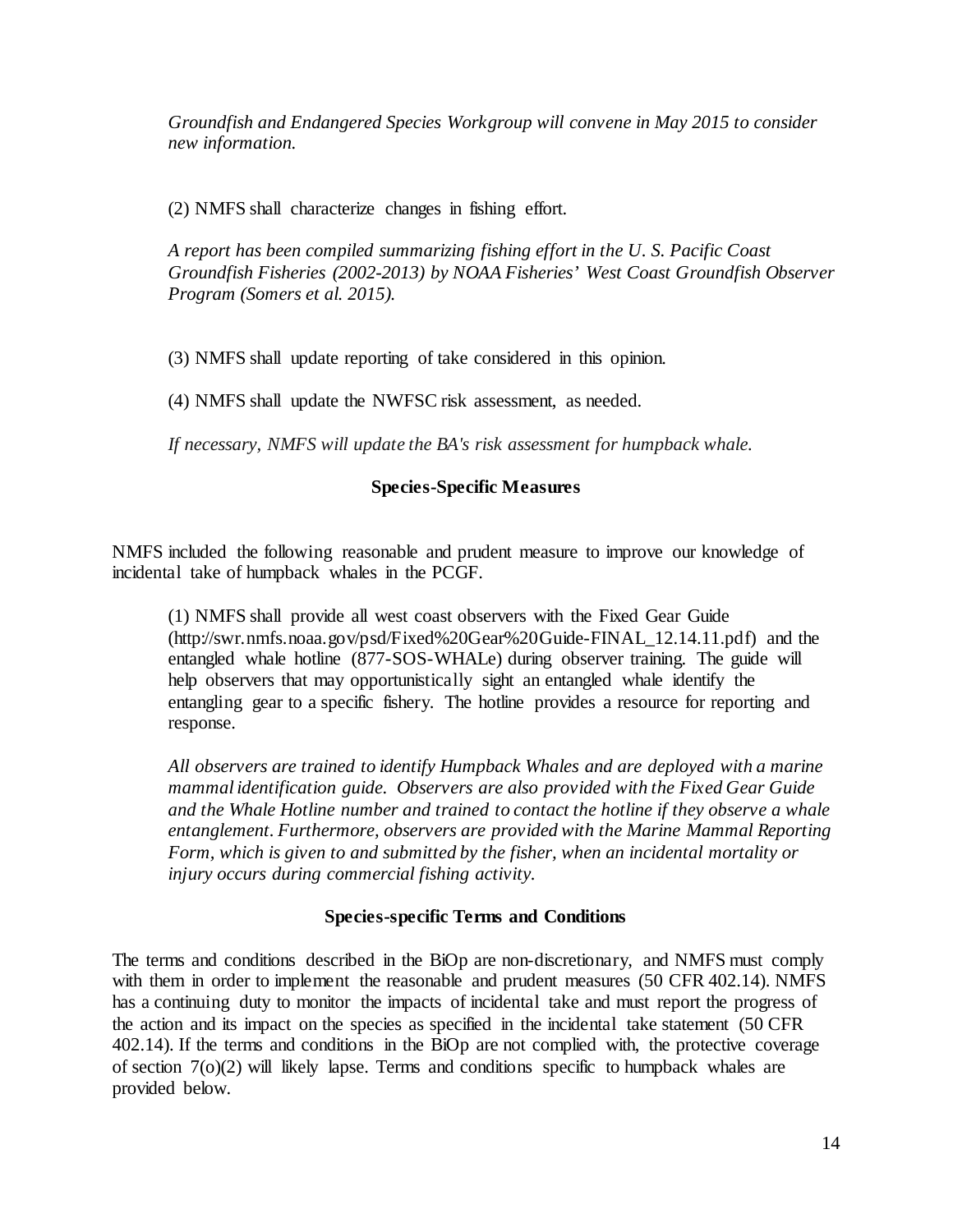1.a. Reporting shall be directed from observers through the observer program.

1.b. Reporting shall be similar to or modeled after the attached form (Appendix B of the BiOp).

*The observer program has a data collection form for interactions of marine mammals and other protected species with fishing vessels. This form can be found at: http://www.nwfsc.noaa.gov/research/divisions/fram/observation/data\_collection/manuals /cs\_manual\_2015/CS%202015%20Chapter%208.pdf.*

#### **Conservation Recommendations**

<span id="page-14-0"></span>The following conservation recommendations for humpback whales described in the BiOp provide general guidance for unique, visual marking of sablefish pot/trap gear as identifiable to a specific fishery, as well as guidance to report, track, and retrieve pot/trap gear that becomes lost, and guidance to minimize the loss of pot/trap gear. Implementing these recommendations would improve our knowledge of incidental take of humpback whales in the PCGF and minimize that take. Washington and Oregon commercial Dungeness crab fisheries are example models where regulations for unique, visual marking of gear and programs to report, track, and retrieve lost gear are established. Citations regarding these regulations and programs are provided below. These measures shall be further discussed and developed by the PCGW, who may recommend adoption as conservation measures.

- (1) NMFS and the PCGW should work with the PFMC to require or recommend visual marking that can be used to uniquely identify sablefish pot/trap gear (e.g., OAR 635- 005-0480 and WAC 220-52-040 for Dungeness Crab Buoy Tag and Gear Marking Requirements). Visual marking can help identify gear entangled on a whale to a specific fishery, while absence of visual markings can also help rule out a fishery that uses unique, visual markers.
- (2) NMFS and the PCGW should work with the PFMC to create electronic monitoring and logbook reporting requirements for the sablefish pot/trap fishery that require or recommend fishers to document effort and lost gear (see Appendix C for example logbook regulations, instructions, and entry forms that include lost gear reporting).
- (3) NMFS and the PCGW should work with the PFMC to develop a database to track sablefish pot/trap fishing effort, locations, and lost fixed-gear (see Appendix D for an example database).
- (4) NMFS and the PCGW should work with the PFMC to summarize data on lost gear from the sablefish pot/trap fishery to evaluate the magnitude of gear loss and factors that may influence loss (specific areas, times of year, etc.). Also, summarize fixedgear fishing effort and locations to support overlap analysis with humpback whale (or other large whale) migrations or aggregation. Data summary should follow the reporting cycle developed for the PCGW above.
- (5) NMFS and the PCGW should work with the PFMC to promote retrieval of lost gear (see Appendix E and Appendix F for information about example programs for gear recovery).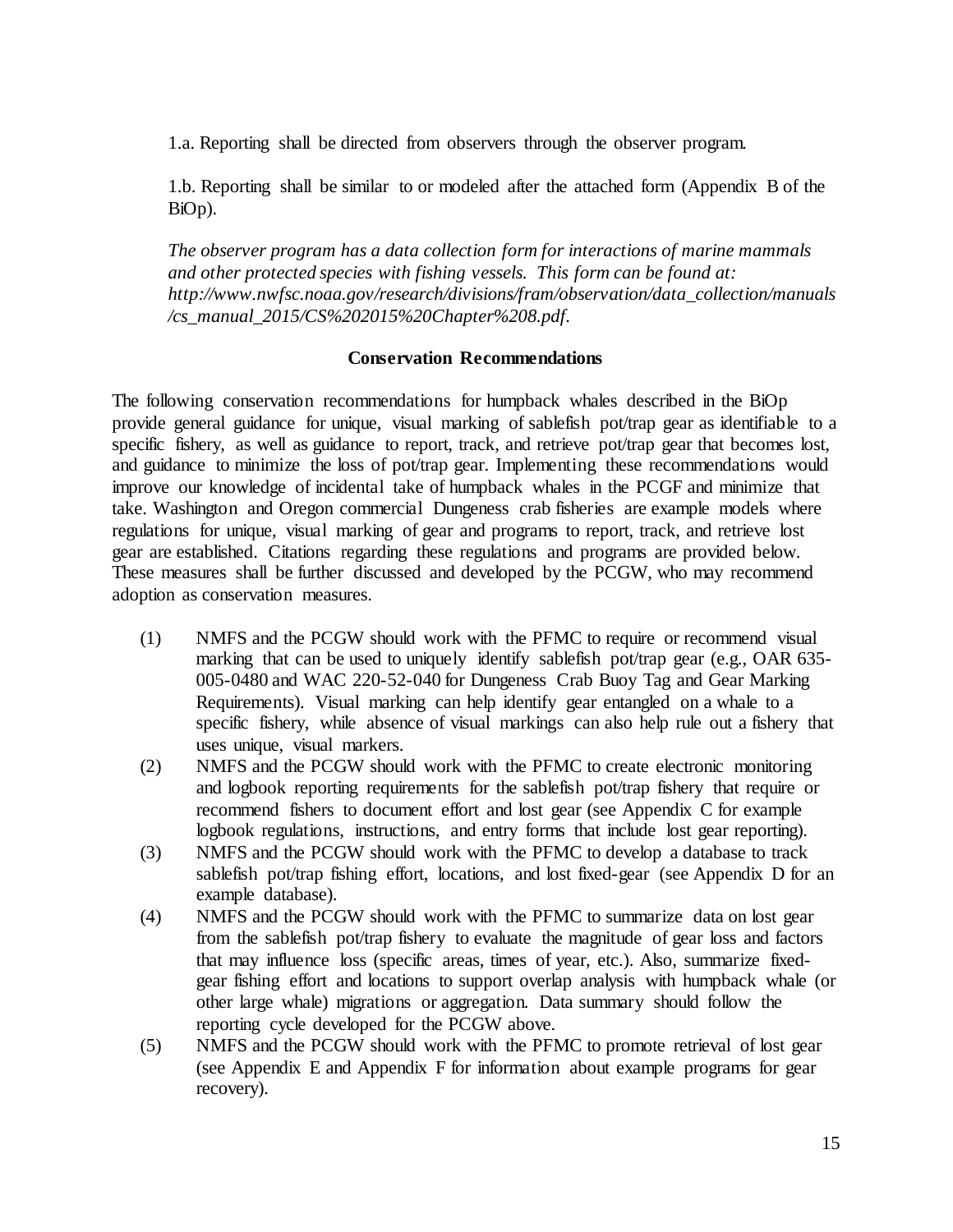- (6) NMFS and the PCGW should work with the PFMC to assess available technology to minimize loss of sablefish pot/trap gear (i.e., Gearfinder technology) and promote use of appropriate technology.
- (7) NMFS and the PCGW should work with the PFMC to investigate the practice of storing sablefish pot/trap gear in the ocean to evaluate the potential for conservation issues and any need for additional regulation.

*The NWFSC Observer Program presently collects information on sablefish pot/trap fishing effort, locations, and lost fixed gear on observed vessels, and this information is in the program database. The Fishing Effort Report, submitted as part of the Biological Opinion process, summarizes the Sablefish fishing effort by gear, area, and depth. In addition, that report also summarizes information regarding lost gear. As the Sablefish fleet is currently observed at less than 100% coverage and there is no logbook associated with the fishery, the data available represent the observed portion of the fleet.*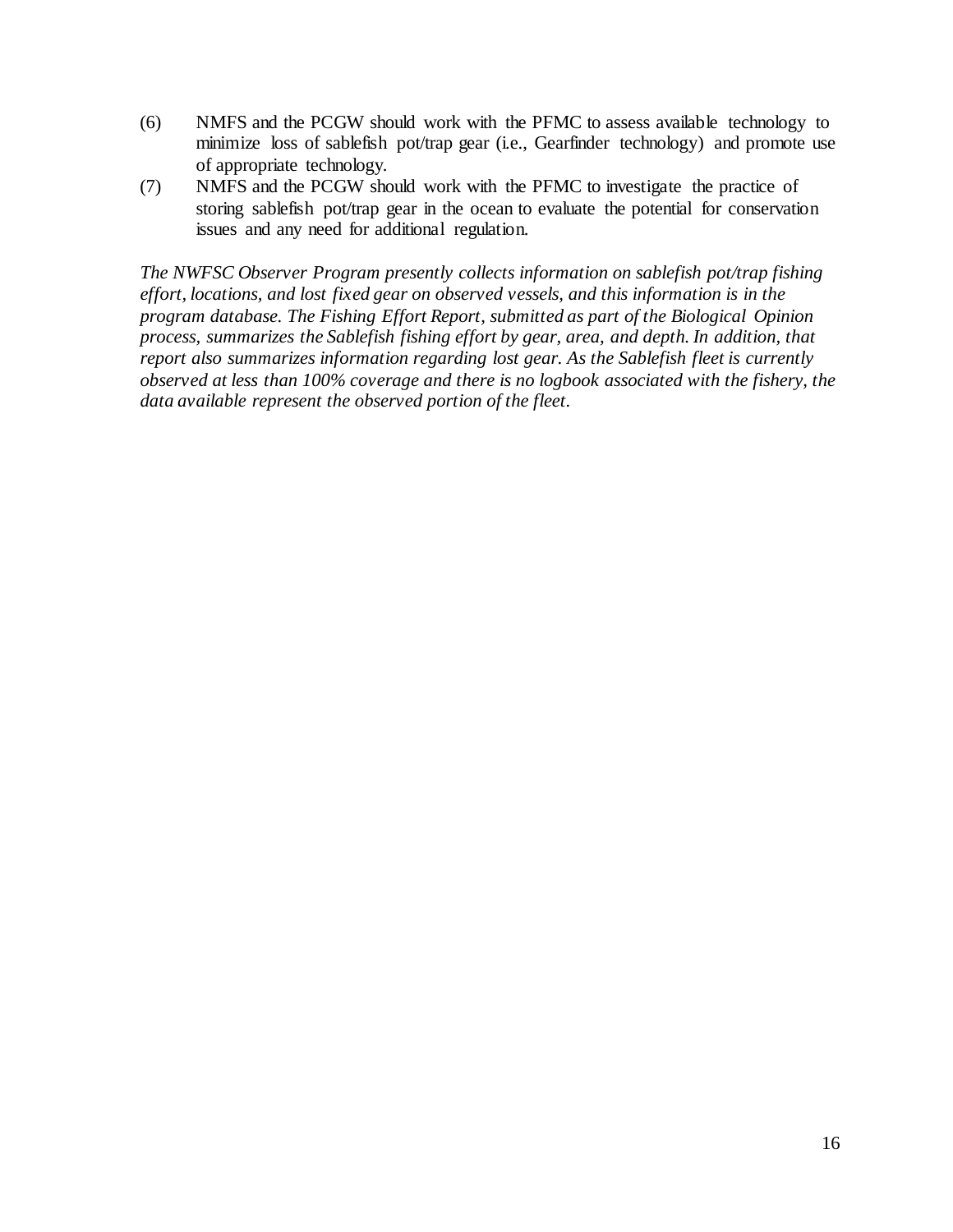## **References**

- <span id="page-16-0"></span>Baker CS, Medrano-Gonzalez L, Calambokidis J, Perry A, Pichler F, Rosenbaum H, Straley JM, Urban-Ramirez J, Yamaguchi M, Von Ziegesar O. 1998. Population structure of nuclear and mitochondrial DNA variation among humpback whales in the North Pacific. Molecular Ecology 7: 695-707.
- Baker C. S. and D. Steel. 2010. geneSPLASH: genetic differentiation of 'ecostocks' and 'breeding stocks' in North Pacific humpback whales. In: Symposium on the results of SPLASH humpback whale study. Final report and recommendations (Calambokidis J., ed.). Quebec City, Canada, pp. 58-59.
- Barlow, J., Calambokidis, J., Falcone, E. A., Baker, C. S., Burdin, A. M., Clapham, P. J., Ford, J. K. B., Gabriele, C. M., LeDuc, R., Mattila, D. K., Quinn, T. J., Rojas-Bracho, L., Straley, J. M., Taylor, B. L., Urbán R., J., Wade, P., Weller, D., Witteveen, B. H. and Yamaguchi, M. 2011. Humpback whale abundance in the North Pacific estimated by photographic capture-recapture with bias correction from simulation studies. Marine Mammal Science 27: 793–818.
- Barlow J., M. Ferguson, E. Becker, J. Redfern, K. A. Forney, I. Vilchis, P. Fiedler, T. Gerrodette, and L. Ballance. 2009. Predictive modeling of cetacean densities in the eastern Pacific Ocean. NOAA Technical Memorandum NMFS-SWFSC-TM-444, 206 p.
- Benson S. R, 2002. Ecosystem Studies of Marine Mammals and Seabirds in Monterey Bay, CA, 1996-1999. M.S. Thesis, San Jose State University.
- Benson S. R, Croll DA, Marinovic B, Chavez FP, Harvey JT. 2002. Changes in the cetacean assemblage of a coastal upwelling ecosystem during El Niño 1997-98 and the La Niña 1999. Progress in Oceanography 54: 279-291.
- Bettridge, S., C. S. Baker, J. Barlow, P. J. Clapham, M. Ford, D. Gouveia, D. K. Mattila, R. M. Pace, III, P. E. Rosel, G. K. Silber, and P. R. Wade. 2015. Status Review of the Humpback Whale (*Megaptera novaeangliae*) under the Endangered Species Act. U.S. Dept. Commer., NOAA Tech. Memo. NOAA-TM-NMFS-SWFSC-540, 240 p.
- Calambokidis J, E.A. Falcone, T. Quinn, A. Burdin, P. Clapham, J. K. B. Ford, C. Gabriele, R. LeDuc, D. Matillia, L. Rojas-Bracho, J. M. Straley, B. Taylor, J. Urban-Ramirez, D. Weller, B. Witteveen, M. Yamaguchi, A. Bendlin, D. Camacho, K. R. Flynn, A. Havron, J. Huggins, and N. Maloney. 2008. SPLASH: Structure of populations, levels of abundance and status of humpback whales in the North Pacific. Final report for contract AB133F-03-RP-00078. Olympia, Washington: Cascadia Research.
- Calambokidis, J., E. Falcone, A. Douglas, L. Schlender, and J. Huggins. 2009. Photographic identification of humpback and blue whales off the U.S. West Coast: results and updated abundance estimates from 2008 field season. Final Report for Contract AB133F08SE2786 from Southwest Fisheries Science Center. 18 p.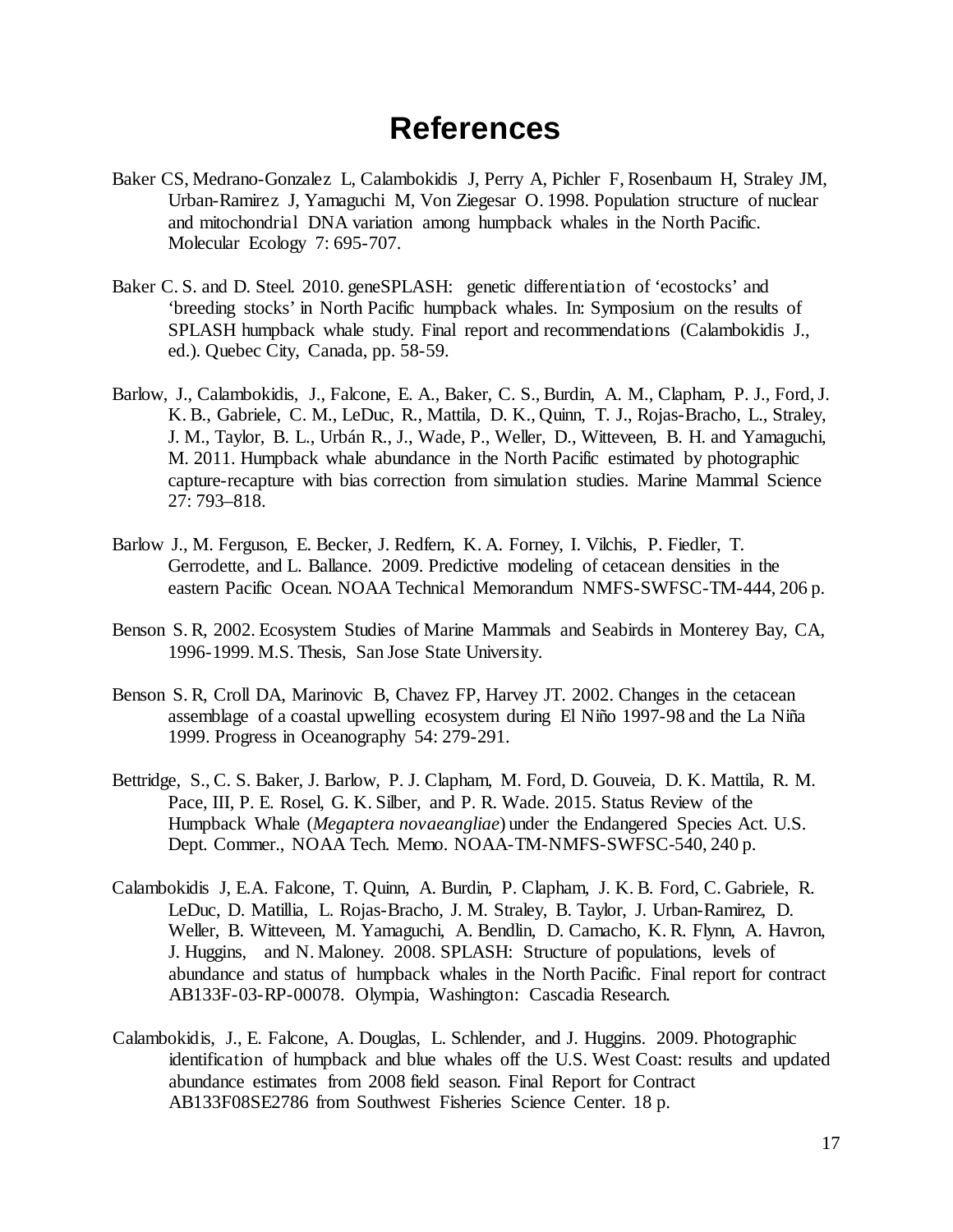- Calambokidis J, G. Steiger, D. Ellifrit, B. Troutman, and C. Bowlby. 2004. Distribution and abundance of humpback whales and other marine mammals off the northern Washington coast. Fisheries Bulletin 102: 563-580.
- Carretta, J.V., K.A. Forney, E. Oleson, K. Martien, M.M. Muto, M.S. Lowry, J. Barlow, J. Baker, B. Hanson, D. Lynch, L. Carswell, R.L. Brownell Jr., J. Robbins, D.K. Mattila, K. Ralls, and M.C. Hill. 2012. U.S. Pacific Marine Mammal Stock Assessments: 2011. NOAA Technical Memorandum, NOAA-TM-NMFS-SWFSC-488. 356 p.
- Carretta, J.V, E. Oleson, D.W. Weller, A.R. Lang, K.A. Forney, J. Baker, B. Hanson, K. Martien, M.M. Muto, A.J. Orr, H. Huber, M.S. Lowry, J. Barlow, D. Lynch, L. Carswell, R.L. Brownell Jr., and D.K. Mattila. 2014a. U.S. Pacific Marine Mammal Stock Assessments, 2013. NOAA Technical Memorandum, NOAA-TM-NMFS-SWFSC-532. 406 p.
- Carretta, J.V., S.M. Wilkin, M.M. Muto, K. Wilkinson, and J. Rusin. 2014b. Sources of humanrelated injury and mortality for U.S. Pacific west coast marine mammal stock assessments, 2008-2012. NOAA Technical Memorandum, NOAA-TM-NMFS-SWFSC-533. 110 p.
- Dalla Rosa, L. 2010. Modeling the foraging habitat of humpback whales. PhD thesis, University of British Columbia, Vancouver. 185 p.
- Federal Register, Volume 74, p. 40568. August 12, 2009. Notice of initiation of a status review; request for information: Endangered and Threatened Species; Initiation of a Status Review for the Humpback Whale and Request for Information.
- Federal Register, Volume 80, p. 22303. April 21, 2015. Notice of proposed rule: Endangered and Threatened Species; Identification of 14 Distinct Population Segments of the Humpback Whale (*Megaptera novaeangliae*).
- Fleming, A. and J. Jackson. 2011. Global Review of Humpback Whales (*Megaptera noveanglia*). NOAA Technical Memorandum NMFS, NOAA-TM-NMFS-SWFSC-474. Department of Commerce, National Oceanic and Atmospheric Administration, National Marine Fisheries Service, Southwest Fisheries Science Center. 206 p..
- Ford, M. J., M. A. Bellman, S. Copps, C. K. Emmons, J. Drake, T. P. Good, R. G. Gustafson, M. B. Hanson, G. Hanshew, E. E. Holmes. 2012. Risk assessment of U.S. West Coast groundfish fisheries to threatened and endangered marine species. Report of the National Marine Fisheries Service, Northwest Fisheries Science Center. Seattle, Washington.
- Forney, K. A. 2007. Preliminary estimates of cetacean abundance along the U.S. west coast and within four National Marine Sanctuaries during 2005. U.S. Department of Commerce, NOAA Technical Memorandum NMFS-SWFSC-406. 27 p.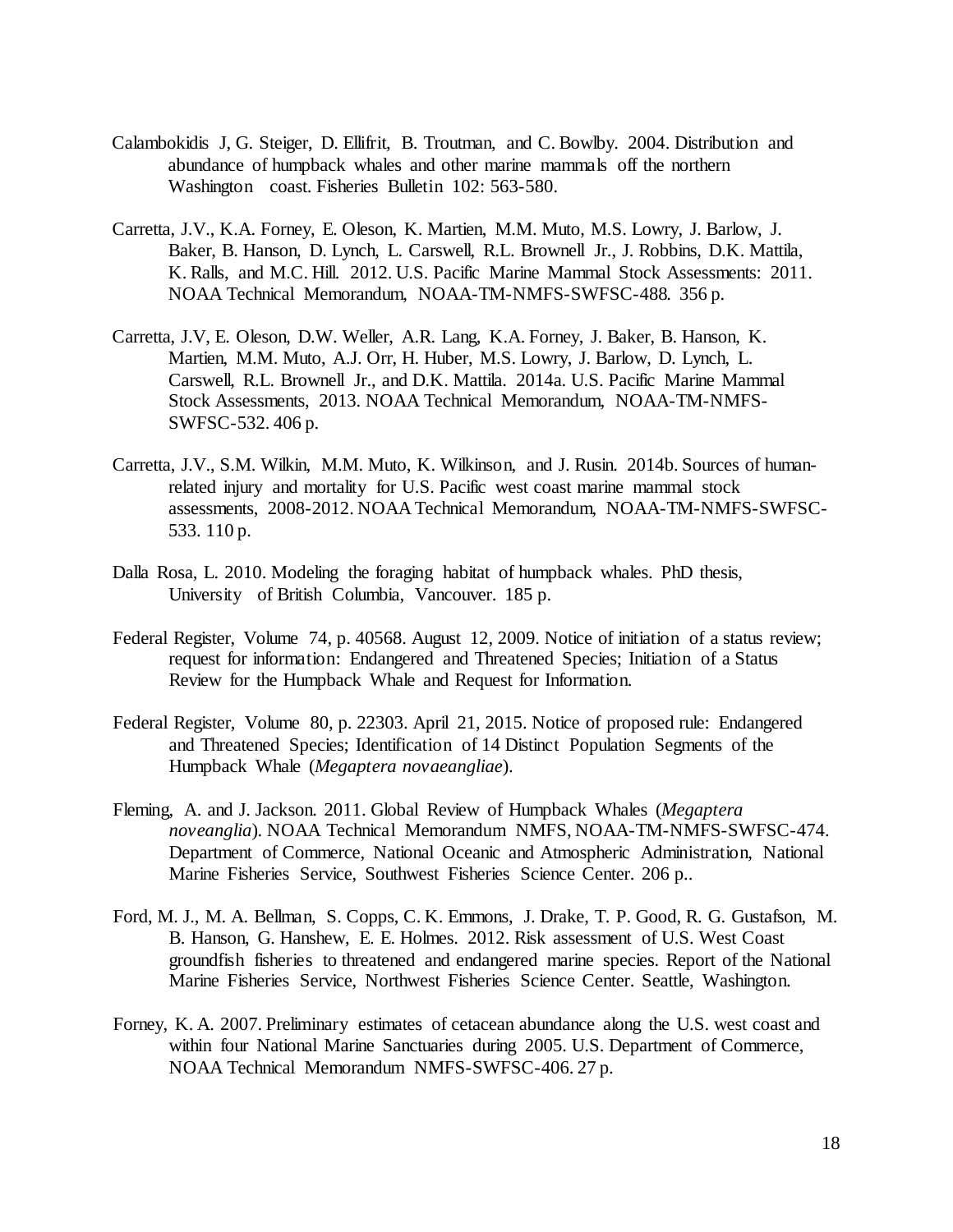- Forney, K. A., and J. Barlow. 1998. Seasonal Patterns in the Abundance and Distribution of California Cetaceans, 1991-1992. Marine Mammal Science 14(3): 460-489.
- Kieckhefer, T. 1992. Feeding ecology of humpack whales in continental shelf waters near Cordell Bank, California. Master's thesis. Moss Landing, CA: Moss Landing Marine Laboratories.
- Lagerquist B, Mate B, Ortega-Ortiz J, Winsor M, Urbán-Ramirez J. 2008. Migratory movements and surfacing rates of humpback whales (Megaptera novaeangliae) satellite tagged at Socorro Island, Mexico. Marine Mammal Science 24: 815-830.
- NMFS. 1991. Final Recovery Plan for the humpback whale (*Megaptera novaeangliae*). November 1991. U.S. Department of Commerce. National Oceanic and Atmospheric Administration. National Marine Fisheries Service. Office of Protected Resources. 105 p.
- NMFS (National Marine Fisheries Service). 2012a. Continuing Operation of the Pacific Coast Groundfish Fishery - Endangered Species Act (ESA) Section 7(a)(2) Biological Opinion and Section 7(a)(2) "Not Likely to Adversely Affect" Determination. PCTS Number: NWR-2012-876. 194 p.
- NMFS (National Marine Fisheries Service). 2012b. Guidelines for Distinguishing Serious from Non-Serious Injury of Marine Mammals Pursuant to the Marine Mammal Protection Act. National Marine Fisheries Service Instruction 02-038-01 from J. Lecky. 6 January, 2102. 42 p.
- NWFSC (Northwest Fisheries Science Center). 2009. Data report and summary analyses of the U.S. West Coast limited entry groundfish bottom trawl fishery. West Coast Groundfish Observer Program. NWFSC, 2725 Montlake Blvd E., Seattle, WA 98112. 70 p. Available at:

http://www.nwfsc.noaa.gov/research/divisions/fram/observation/data\_products/datareport /docs/trawl\_report\_2009\_final.pdf [accessed February 2015].

- NWFSC (Northwest Fisheries Science Center). 2010. Data report and summary analyses of the U.S. west coast limited entry groundfish bottom trawl fishery. West Coast Groundfish Observer Program. NWFSC, 2725 Montlake Blvd E., Seattle, WA 98112. 67 p. Available at: http://www.nwfsc.noaa.gov/research/divisions/fram/observation/data\_products/datareport /docs/trawl\_report\_2010.pdf [accessed February 2015].
- NWFSC (Northwest Fisheries Science Center). 2014. Observer Sampling Manual. Fishery Resource Analysis and Monitoring, At-Sea Hake Observer Program. NWFSC, 2725 Montlake Blvd. East, Seattle, Washington 98112. Online at: http://www.nwfsc.noaa.gov/research/divisions/fram/observation/data\_collection/manuals/ A-SHOP\_Manual\_2014.pdf [accessed February 2015].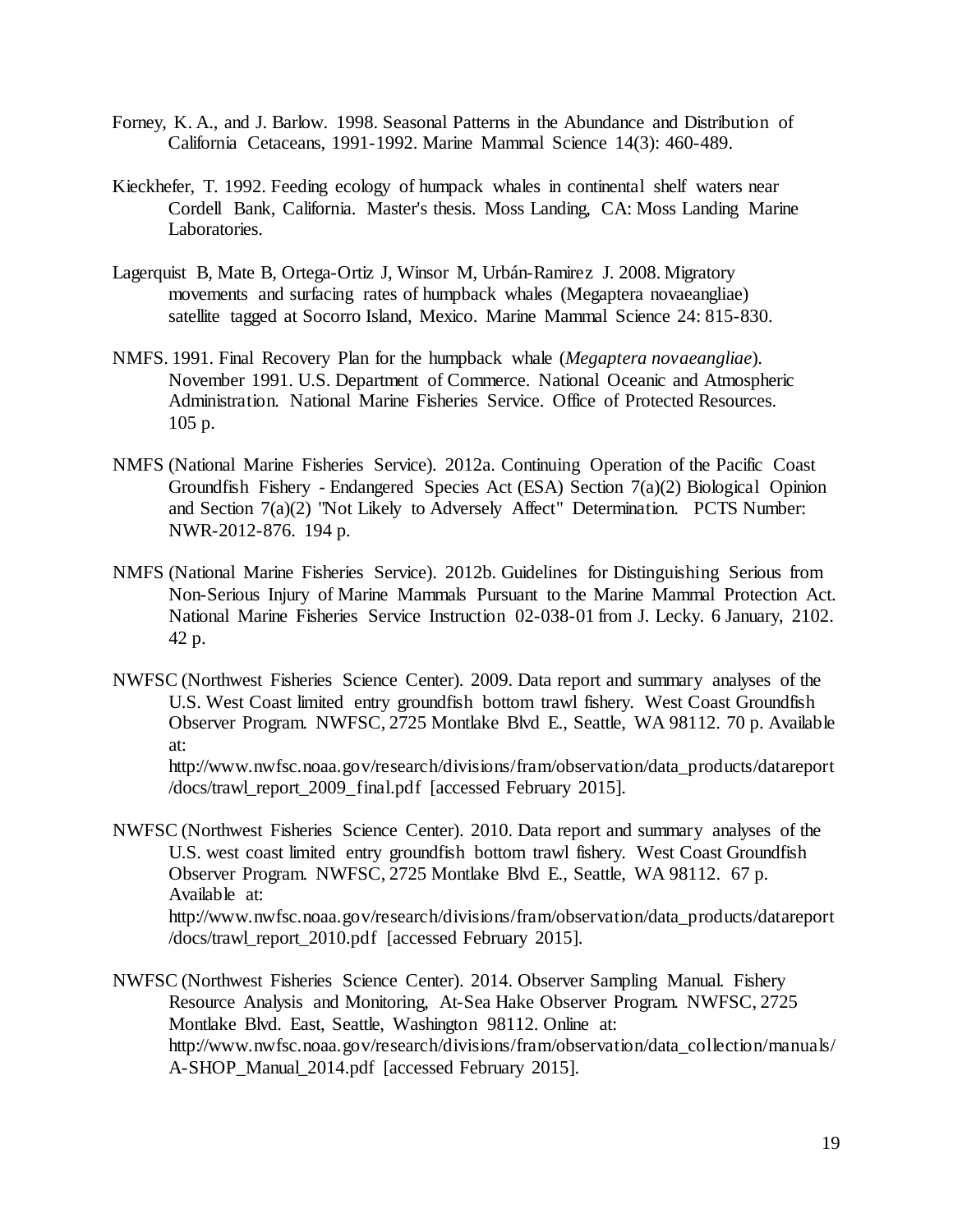- NWFSC (Northwest Fisheries Science Center). 2015a. West Coast Groundfish Observer Program 2015 Catch Shares Training Manual. West Coast Groundfish Observer Program. NWFSC, 2725 Montlake Blvd. East, Seattle, Washington, 98112. Online at: http://www.nwfsc.noaa.gov/research/divisions/fram/observation/data\_collection/training. cfm [accessed February 2015].
- NWFSC (Northwest Fisheries Science Center). 2015b. West Coast Groundfish Observer Program 2015 Non-Catch Share Training Manual. West Coast Groundfish Observer Program. NWFSC, 2725 Montlake Blvd. East, Seattle, Washington, 98112. Online at: http://www.nwfsc.noaa.gov/research/divisions/fram/observation/data\_collection/training. cfm [accessed February 2015].
- Olsen, E., and coauthors. 2009. First satellite-tracked long-distance movement of a sei whale (*Balaenoptera borealis*) in the North Atlantic. Aquatic Mammals 35(3): 313-318.
- PFMC (Pacific Fishery Management Council). 2011. Pacific Groundfish Fishery Management Plan for the California, Oregon, and Washington Groundfish Fishery. Pacific Fishery Management Council, Portland, OR. Online at: http://www.pcouncil.org/wpcontent/uploads/GF\_FMP\_FINAL\_Dec2011.pdf.
- Rice, D. W. 1978. The humpback whale in the North Pacific: Distribution, exploitation, and numbers. Pages 29–44 in K. S. Norris and R. R. Reeves, eds. Report on a workshop on problems related to humpback whales (*Megaptera novaeangliae*) in Hawaii. Contract Report to the U.S. Marine Mammal Commission. NTIS PB-280–794. 90 p.
- Somers, K. A., J. E. Jannot, J. Hastie, Y. W. Lee, J. McVeigh, and C. E. Whitmire. 2015. Fishing Effort in the 2002-2013 U.S. Pacific Coast Groundfish Fisheries. West Coast Groundfish Observer Program. National Marine Fisheries Service, NWFSC, 2725 Montlake Blvd E., Seattle, WA 98112.
- Stevick, P., J. Allen, P. Clapham, N. Friday, S. Katona, F. Larson, J. Lien, D. Mattila, P. Palsboll, J. Sigurjonsson, T. Smith, N. Oien, and P. S. Hammond. 2003. North Atlantic humpback whale abundance and rate of increase four decades after protection from whaling. Marine Ecology Progress Series 258: 263-273.
- Tynan C., D. Ainley, J. Barth, T. Cowles, S. Pierce, and L. Spear. 2005. Cetacean distributions relative to ocean processes in the northern California Current system. Deep-Sea Res. II 52: 145-167.
- West Coast Region. 2014. 50 CFR Part 660, Subparts C G Federal Pacific Coast Groundfish Regulations for Commercial and Recreational Fishing 3-200 Nautical Miles off Washington, Oregon, and California. Prepared by: West Coast Region, National Marine Fisheries Service, 7600 Sand Point Way NE, Seattle, WA 98115. Online at: http://www.westcoast.fisheries.noaa.gov/publications/fishery\_management/groundfish/re gulations.pdf [accessed February 2015].